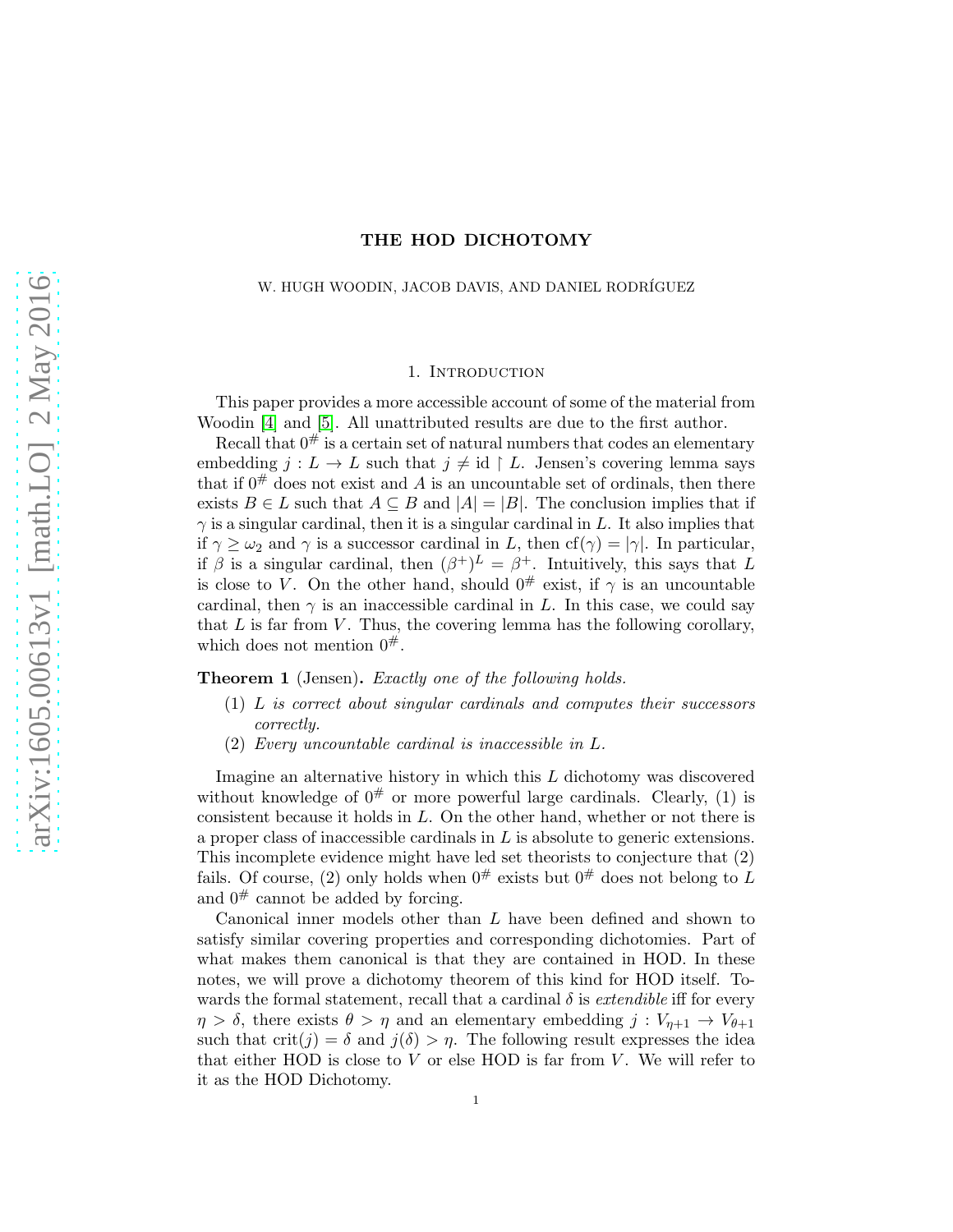<span id="page-1-0"></span>**Theorem 2.** Assume that  $\delta$  is an extendible cardinal. Then exactly one of the following holds.

- (1) For every singular cardinal  $\gamma > \delta$ ,  $\gamma$  is singular in HOD and  $(\gamma^+)^{\text{HOD}} = \gamma^+.$
- (2) Every regular cardinal greater than  $\delta$  is measurable in HOD.

In this note, we shall prove a dichotomy in which (2) is weakened to hold for all sufficiently large regular cardinals greater than  $\delta$ ; see Corollary [20.](#page-12-0) The full result can be found in [\[4\]](#page-18-0) Theorem 212.

Notice that we have stated the HOD dichotomy without deriving it from a covering property that involves a "large cardinal missing from HOD". In other words, no analogue of  $0^{\#}$  is mentioned and the alternative history we described for L is what has actually happened in the case of HOD. This leads us to conjecture that  $(2)$  fails. One reason is that  $(2)$  is absolute between V and its generic extensions by posets that belong to  $V_{\delta}$ , which we will show this in the next section. There is some evidence for this conjecture. All known large cardinal axioms (which do not contradict the Axiom of Choice) are compatible with  $V = HOD$  and so trivially cannot imply (2). Further, we shall see that the main technique for obtaining independence in set theory (forcing) probably cannot be used to show that (2) is relatively consistent with the existence of an extendible cardinal starting from any know large cardinal hypothesis which is also consistent with the Axiom of Choice. Finally, by definition HOD contains all definable sets of ordinals and this makes it difficult to imagine a meaningful analogue of  $0^{\#}$  for HOD.

Besides evidence in favor of this conjecture about HOD, we also have applications. Recall that Kunen proved in ZFC that there is no non-trivial elementary embedding from  $V$  to itself. It is a longstanding open question whether this is a theorem of ZF alone. One of our applications is progress on this problem. This and other applications will be listed in Section [7.](#page-17-0)

#### 2. Generic absoluteness

In this section, we establish some basic properties of forcing and HOD, and use them to show that the conjecture about HOD from the previous section is absolute to generic extensions. In other words, if  $\mathbb P$  is a poset, then clause (2) of Theorem [2](#page-1-0) holds in V iff it holds in every generic extension by  $\mathbb{P}$ .

First observe that if  $\mathbb P$  is a weakly homogeneous (see [\[1\]](#page-18-2) Theorem 26.12) and ordinal definable poset in V, and G is a V-generic filter on  $\mathbb{P}$ , then  $HOD^{V[G]} \subseteq HOD^{V}$ . This is immediate from the basic fact about weakly homogeneous forcing that for all  $x_1, \ldots, x_n \in V$  and formula  $\varphi(v_1, \ldots, v_n)$ , every condition in  $\mathbb P$  decides  $\varphi(\check{x}_1,\ldots,\check{x}_n)$  the same way. We also use here that a class model of ZFC can be identified solely from its sets of ordinals, since each level of its V hierarchy can, using the Axiom of Choice, be encoded by a relation on  $|V_{\alpha}|$  and then recovered by collapsing. We shall use this fact repeatedly.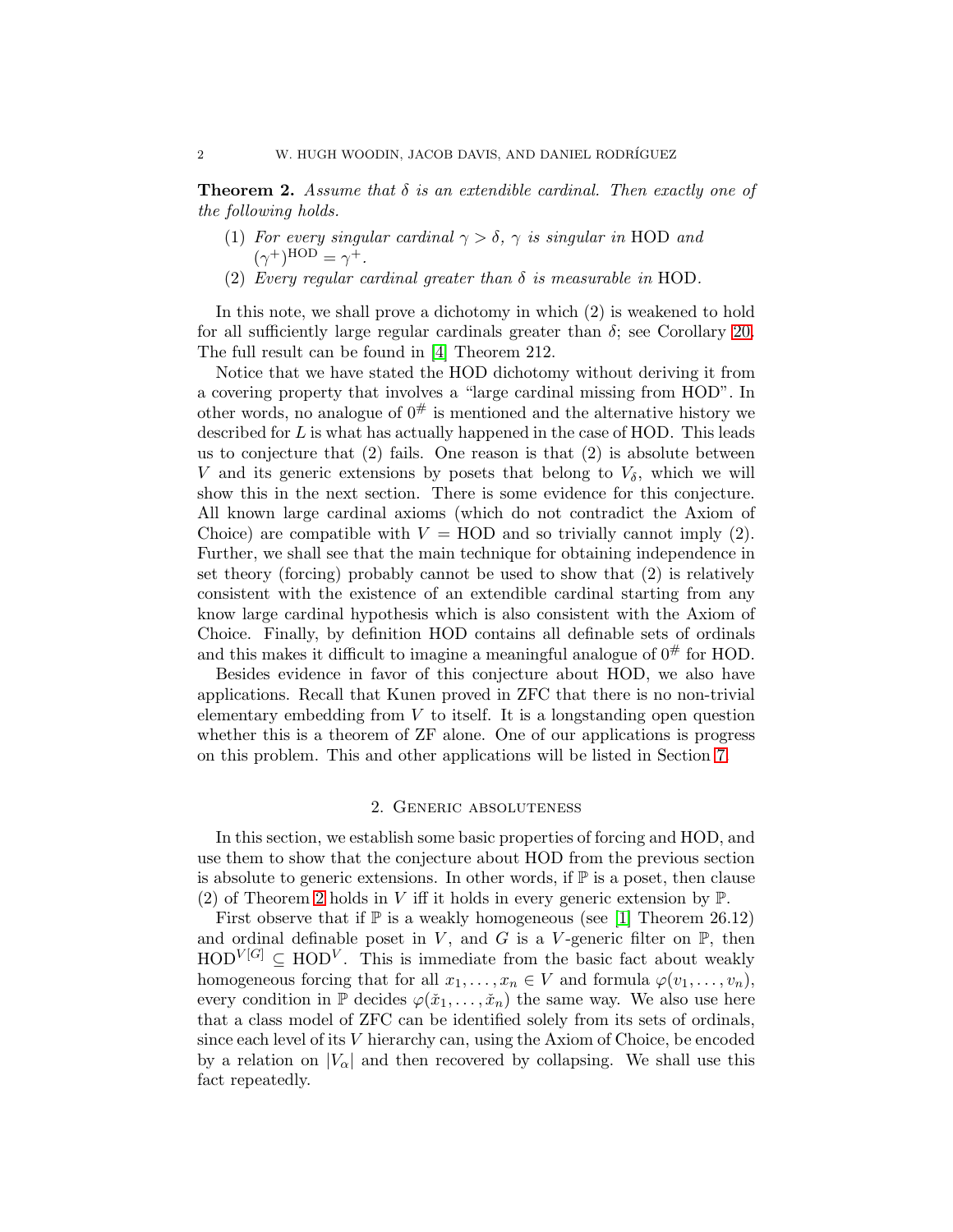Let us pause to give an example of the phenomenon we just mentioned in which HOD of the generic extension is properly contained in HOD of the ground model. Let P be Cohen forcing and  $g : \omega \to \omega$  be a Cohen real over L. Of course,  $g \notin L$ . In  $L[g]$ , let  $\mathbb Q$  be the Easton poset that forces

$$
2^{\omega_n} = \begin{cases} \omega_{n+1} & g(n) = 0 \\ \omega_{n+2} & g(n) = 1. \end{cases}
$$

Both  $\mathbb P$  and  $\mathbb Q$  are cardinal preserving. Now let H be an  $L[g]$ -generic filter on Q. Observe that  $g \in \text{HOD}^{L[g][H]}$  because it can be read off from  $\kappa \mapsto 2^{\kappa}$ in  $L[q][H]$ . Now let  $\lambda$  be a regular cardinal greater than  $\mathbb{P} * \mathbb{Q}$ . Then  $\mathbb{P} * \mathbb{Q} * \text{Coll}(\omega, \lambda)$  and  $\text{Coll}(\omega, \lambda)$  have isomorphic Boolean completions, so there is an L-generic filter J on Coll $(\omega, \lambda)$  and an  $L[q][H]$ -generic filter I on Coll $(\omega, \lambda)$  such that  $L[J] = L[g][H][I]$ . Using the fact that Coll $(\omega, \lambda)$  is definable and weakly homogeneous we see that

$$
L = \text{HOD}^{L[J]} = \text{HOD}^{L[g][H][I]} \subsetneq \text{HOD}^{L[g][H]}
$$

where the inequality is witnessed by the Cohen real q.

An important fact about forcing which was discovered relatively recently is that if  $\delta$  is a regular uncountable cardinal and  $\mathbb{P} \in V_{\delta}$  is a poset, then V is definable from  $\mathcal{P}(\delta) \cap V$  in  $V[G]$ . Towards the precise statement and proof, we make the following definitions.

**Definition 3.** Let  $\delta$  be a regular uncountable cardinal and N be a transitive class model of ZFC. Then

- N has the  $\delta$ -covering property iff for every  $\sigma \subseteq N$  with  $|\sigma| < \delta$ , there exists  $\tau \in N$  such that  $|\tau| < \delta$  and  $\tau \supseteq \sigma$ , and
- N has the  $\delta$ -approximation property iff for every cardinal  $\kappa$  with  $cf(\kappa) \geq \delta$  and every  $\subseteq$ -increasing sequence of sets  $\langle \tau_{\alpha} | \alpha \langle \kappa \rangle$  from  $N, \bigcup \tau_{\alpha} \in N.$

By Jensen's theorem, L has the  $\delta$ -covering property in V for every regular  $\delta > \omega$  if  $0^{\#}$  does not exist. Next, we show that V has covering and approximation properties in its generic extensions.

<span id="page-2-0"></span>**Lemma 4.** Let  $\delta > \omega$  regular and  $\mathbb{P}$  a poset with  $|\mathbb{P}| < \delta$ . Then V has δ-covering and δ-approximation in  $V[G]$  whenever G is a V-generic filter on  $\mathbb{P}$ .

*Proof.* First, we show the covering property. Let  $\sigma$  be a name such that  $\mathbb{F}$   $\sigma \subset V$  and  $|\sigma| < \delta$ . By the  $\delta$  chain condition, there are fewer than  $\delta$ possible values of  $|\sigma|$ . Let  $\gamma < \delta$  be the supremum of these and pick f such that  $\mathcal{F}$  :  $\gamma \rightarrow \sigma$ . To finish this part of the proof, let  $\tau$  be the set of possible values for  $f(\alpha)$  and  $\alpha < \gamma$ .

Second, we prove the approximation property. Say p forces that  $cf(\kappa) \ge \delta$ and  $\langle \tau_\alpha | \alpha \langle \kappa \rangle$  is an increasing sequence of sets from V. For  $\alpha \langle \kappa \rangle$  let  $p_\alpha$ decide the value of  $\tau_{\alpha}$ . Because  $|\mathbb{P}| < \delta \leq cf(\kappa) \leq \kappa$  there must be some  $p_{\beta}$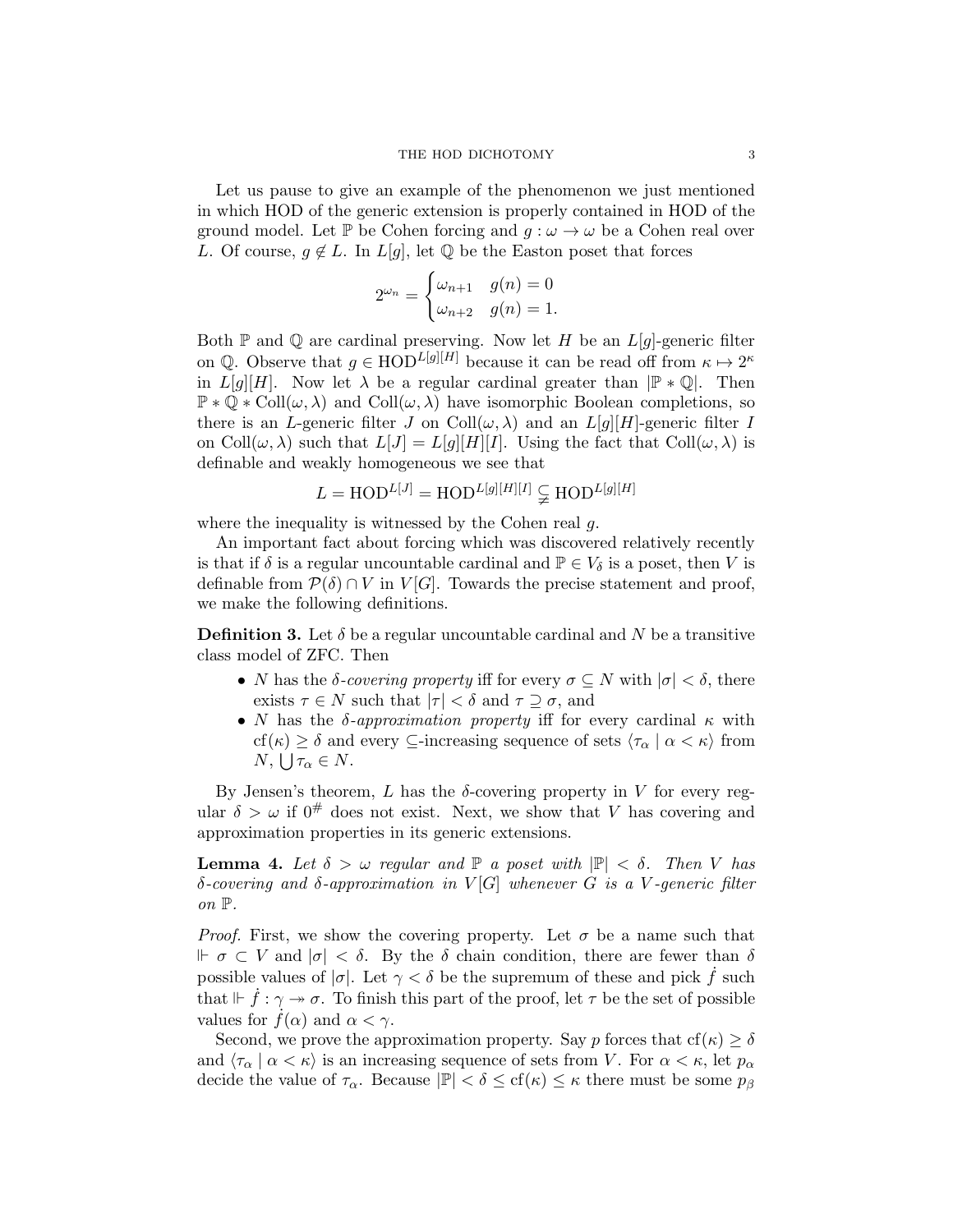that is repeated cofinally often and so determines  $\bigcup \tau_{\alpha}$ , thereby forcing the union to belong to V. By density, the union is forced to belong to V.  $\square$ 

The next theorem is the promised result on the definability of the ground model, which we state somewhat more generally. Part (1) is due to Hamkins and (2) to Laver and Woodin independently.

<span id="page-3-0"></span>**Theorem 5.** Let  $\delta$  be a regular uncountable cardinal. Suppose that M and N are transitive class model of ZFC that satisfies the  $\delta$ -covering and  $\delta$ approximation properties,  $\delta^+ = (\delta^+)^N = (\delta^+)^M$ , and

$$
N \cap \mathcal{P}(\delta) = M \cap \mathcal{P}(\delta).
$$

 $(1)$  Then  $M = N$ . (2) In particular, N is  $\Sigma_2$ -definable from  $N \cap \mathcal{P}(\delta)$ .

*Proof.* For part (1) we show by recursion on ordinals  $\gamma$  that for all  $A \subseteq \gamma$ 

$$
A \in M \iff A \in N.
$$

The case  $\gamma \leq \delta$  is clear. By the induction hypothesis, M and N have the same cardinals  $\leq \gamma$ , and, if  $\gamma$  is not a cardinal in these models, then they have the same power set of  $\gamma$ . Thus, we may assume that  $\gamma$  is a cardinal of both M and N.

**Case 1.** cf( $\gamma$ )  $\geq \delta$ 

Then,  $A \in M$  iff  $A \cap \alpha \in M$  for every  $\alpha < \gamma$ . The forward direction is clear. For the reverse, use the  $\delta$ -approximation property to see

$$
A = \bigcup \{ A \cap \alpha \mid \alpha < \gamma \} \in M.
$$

The same holds for N.

**Case 2.**  $\gamma > \delta$ , cf( $\gamma$ ) <  $\delta$  and  $|A| < \delta$ 

Define increasing sequences  $\langle E_\alpha | \alpha \langle \delta \rangle$  and  $\langle F_\alpha | \alpha \langle \delta \rangle$  of subsets of  $\gamma$  such that  $|E_{\alpha}|, |F_{\alpha}| < \delta$ ,  $A \subseteq E_0$ ,  $E_{\alpha} \subseteq F_{\alpha}$ ,  $\bigcup_{\alpha < \beta} F_{\alpha} \subseteq E_{\beta}$ ,  $E_{\alpha} \in M$  and  $F_{\alpha} \in N$ . For the construction, use the  $\delta$ -covering property alternately for M and N. Then define  $E = \bigcup E_{\alpha} = \bigcup F_{\alpha}$  and note that  $E \in M \cap N$  by δ-approximation property. Let  $\theta$  be the order-type of E and  $\pi : E \to \theta$  the Mostowski collapse. Then  $\pi \in M \cap N$ . Also,  $\theta < \delta^+ = (\delta^+)^M = (\delta^+)^N$ because  $|E| \leq \delta$ . By the induction hypothesis,

$$
A \in M \iff \pi[A] \in M \iff \pi[A] \in N \iff A \in N.
$$

**Case 3.**  $\gamma > \delta$ , cf( $\gamma$ ) <  $\delta$  and  $|A| \geq \delta$ 

We claim that  $A \in M$  iff

(i)<sub>M</sub> for every  $\alpha < \gamma$ ,  $A \cap \alpha \in M$  and

(ii)<sub>M</sub> for every  $\sigma \subseteq \gamma$ , if  $|\sigma| < \delta$  and  $\sigma \in M$ , then  $A \cap \sigma \in M$ .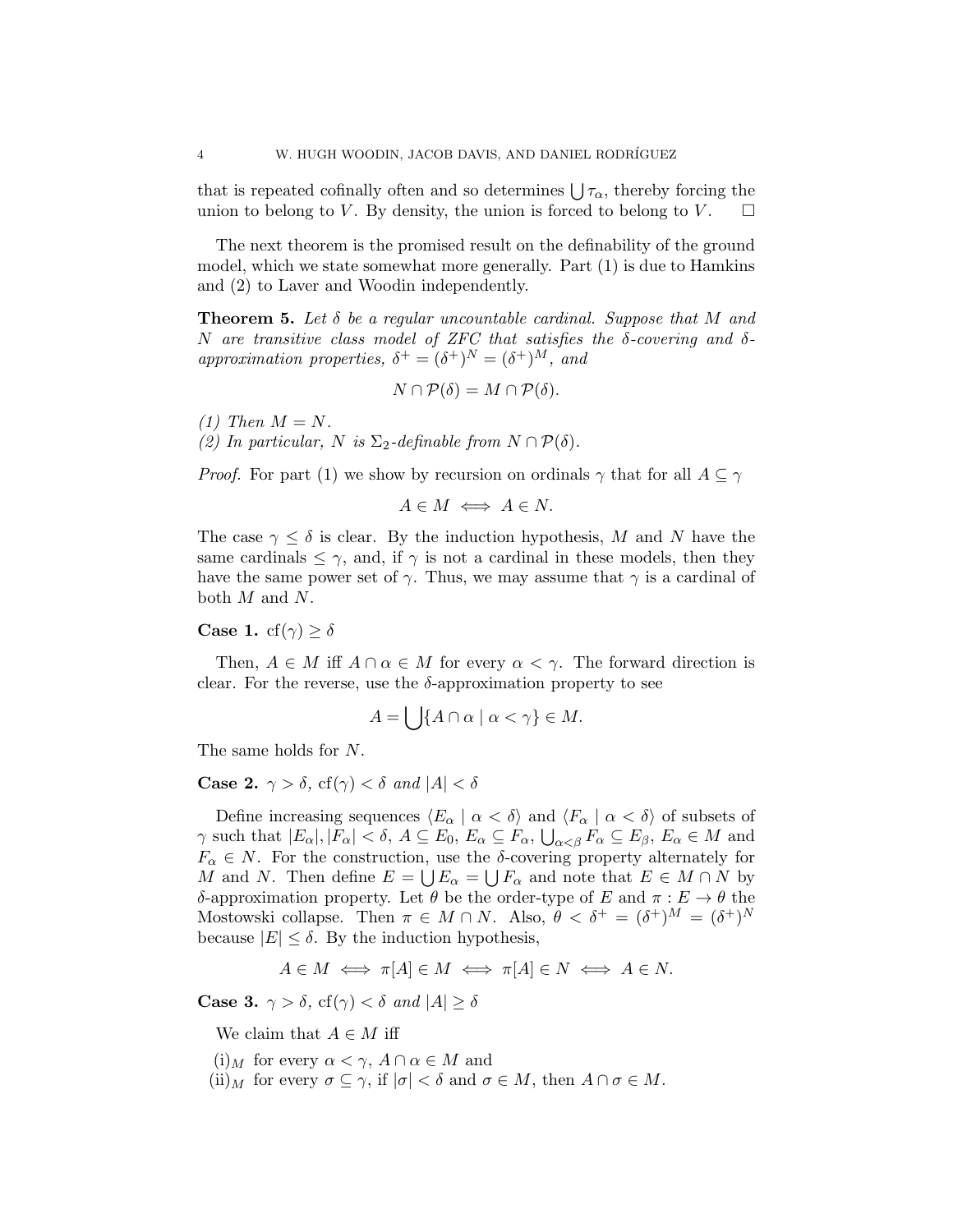We also claim that  $A \in N$  iff (i)<sub>N</sub> and (ii)<sub>N</sub>. The induction hypothesis is that  $(i)_M$  iff  $(i)_N$  and in case (2) we showed that  $(ii)_M$  iff  $(ii)_N$ , so our claim implies  $A \in M$  iff  $A \in N$  as desired.

The forward implication of the claim is obvious, so assume  $(i)$  and (ii)<sub>M</sub>. Pick  $\theta$  with cf( $\theta$ ) >  $\gamma$  and the defining formula for M absolute to V<sub>θ</sub>. Define an increasing chain  $\langle X_\alpha | \alpha \langle \delta \rangle$  of elementary substructures of  $V_{\theta}$  and an increasing chain  $\langle Y_{\alpha} | \alpha < \delta \rangle$  of subsets of  $V_{\theta} \cap M$  such that  $|X_\alpha|, |Y_\alpha| < \delta$ ,  $A \in X_0$ ,  $\sup(X_0 \cap \gamma) = \gamma$ ,  $X_\alpha \cap N \subseteq Y_\alpha$ ,  $Y_\alpha \in M$  and  $\bigcup_{\alpha<\beta}(Y_{\alpha}\cup X_{\alpha})\subseteq X_{\beta}$ . We use Downward Lowenheim-Skolem to obtain  $X_{\alpha}$ and the  $\delta$ -covering property to obtain  $Y_{\alpha}$ . Define  $X = \bigcup X_{\alpha}$  and  $Y = \bigcup Y_{\alpha}$ . Then  $X \prec V_{\theta}$  and  $Y = X \cap M \prec V_{\theta} \cap M$ . By the  $\delta$ -approximation property,  $Y \in M$ . By (ii) $_M$ , for every  $\alpha < \delta$ ,  $A \cap Y_\alpha \in M$ . Again, by the  $\delta$ approximation property,  $A \cap Y \in M$ . Now consider an arbitrary  $\alpha \in Y \cap \gamma$ and observe that

- $A \cap \alpha \in Y$  because  $A \in X$  so  $A \cap \alpha \in X$ , and  $A \cap \alpha \in M$  by (ii) $_M$ ; and
- for every  $b \in Y$ , if  $b \cap Y = (A \cap Y) \cap \alpha$ , then  $Y \models b = A \cap \alpha$ , so  $b = A \cap \alpha$ .

Here we have used (i)<sub>M</sub> and  $Y \prec V_{\theta} \cap M$ . So the sequence  $\langle A \cap \alpha \mid \alpha \in Y \cap \gamma \rangle$ is definable in M from parameters  $\gamma$ , Y and  $A \cap Y$ . In particular, this function belongs to M. The union of its range is  $A$ , so  $A \in M$ .

Part (2) now follows.  $A \in N$  iff there is a large regular  $\theta$  and a model  $M \subseteq V_{\theta}$  of ZFC-Power Set satisfying  $\delta$ -covering and  $\delta$ -approximation in  $V_{\theta}$ such that  $M \cap \mathcal{P}(\delta) = N \cap \mathcal{P}(\delta)$  and  $A \in M$ . This is a  $\Sigma_2$  statement.  $\square$ 

We will use the following amazing result. The final equality is not as well known, so we include a proof. Note that  $OD<sub>A</sub>$  here denotes the class of all sets that are definable using ordinals and members of  $A$ , and  $HOD<sub>A</sub>$  is defined correspondingly.

<span id="page-4-0"></span>**Theorem 6** (Vopěnka). For every ordinal  $\kappa$ , there exists  $\mathbb{B} \in \text{HOD}$  such that

 $HOD \models \mathbb{B}$  is a complete Boolean algebra

and, for every  $a \subseteq \kappa$ , there exists a HOD-generic filter G on  $\mathbb B$  such that

 $HOD[a] \subseteq HOD_{\{G\}} = HOD_{\{a\}} = HOD[G].$ 

*Proof.* First define  $\mathbb{B}^*$  to be  $\mathcal{P}(\mathcal{P}(\kappa)) \cap OD$  with its Boolean algebra structure. Then  $\mathbb{B}^* \in$  OD and  $\mathbb{B}^*$  is OD-complete. Given  $a \subseteq \kappa$ , we let

$$
G^* = \{ X \in \mathbb{B}^* \mid a \in X \}
$$

and see that  $G^*$  is an OD-generic filter on  $\mathbb{B}^*$ . Fix a definable bijection  $\pi$  from  $\mathcal{P}(\mathcal{P}(\kappa)) \cap$  OD to an ordinal. Define  $\mathbb{B}$  so that  $\pi : \mathbb{B}^* \simeq \mathbb{B}$ . Let  $G = \pi[G^*]$ . Then G is a HOD-generic filter on B. It is straightforward to see that  $G \in \text{HOD}_{\{a\}}$  so it remains to see that  $\text{HOD}_{\{a\}} \subseteq \text{HOD}[G]$ . Let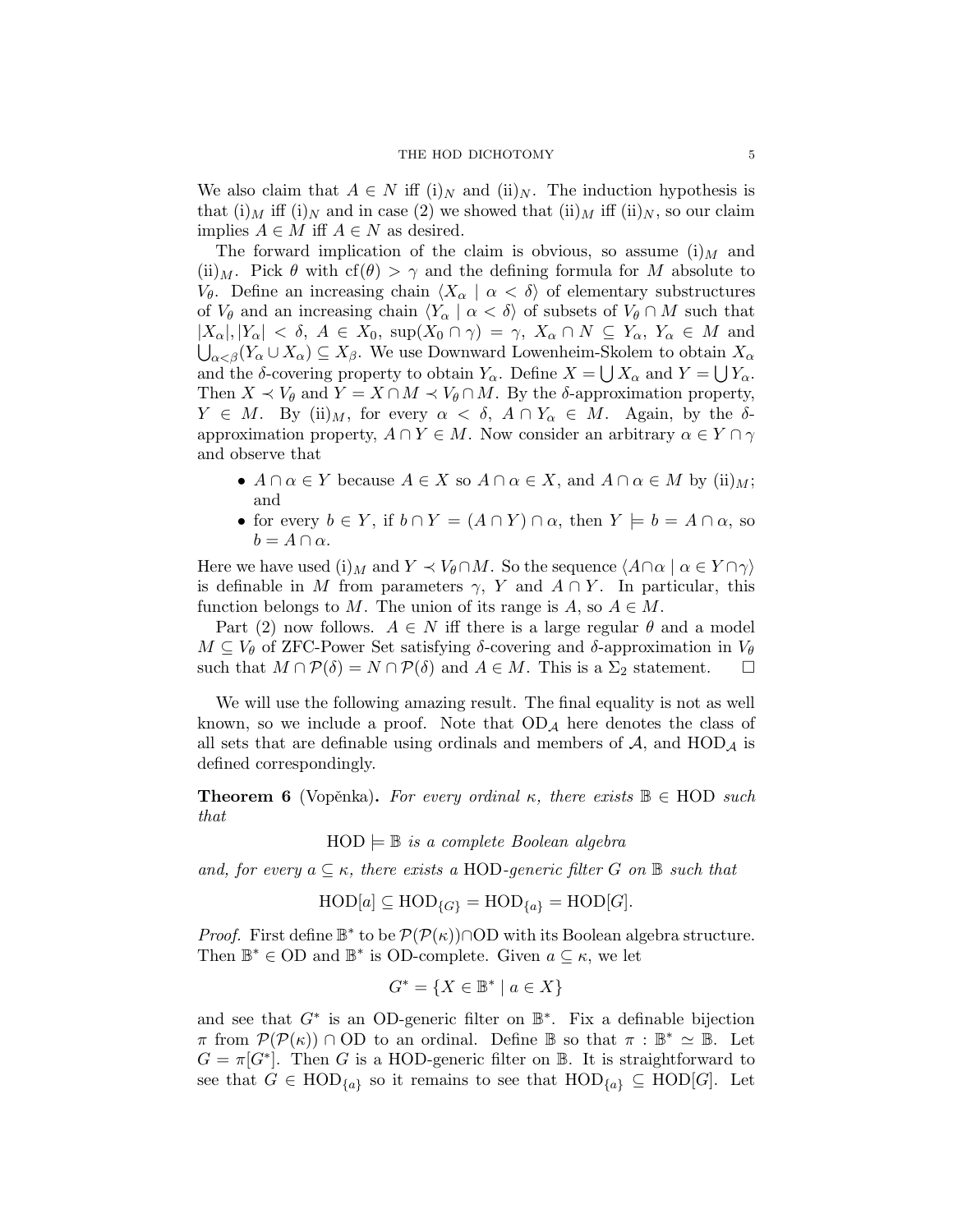$S \in \text{HOD}_{\{a\}}$ ; we may assume S is a set of ordinals. Say

$$
S = \{ \zeta < \theta \mid V_{\theta} \models \varphi(\zeta, \eta_1, \dots, \eta_n, a) \}.
$$

For each  $\zeta < \theta$ , let

$$
X_{\zeta} = \{b \subseteq \kappa \mid V_{\theta} \models \varphi(\zeta, \eta_1, \ldots, \eta_n, b)\}.
$$

Then  $\zeta \mapsto \pi(X_{\zeta})$  belongs to HOD. So  $S = {\zeta \mid \pi(X_{\zeta}) \in G}$  belongs to  $HOD[G]$ .

Combining the results in this section, we obtain the following.

<span id="page-5-0"></span>**Corollary 7.** Let  $\mathbb{P} \in$  OD be a weakly homogeneous poset. Suppose G is a V-generic filter on  $\mathbb P$ . Then  $\mathrm{HOD}^V$  is a generic extension of  $\mathrm{HOD}^{V[G]}.$ 

*Proof.* Fix  $\delta > |\mathbb{P}|$ . By Lemma [4](#page-2-0) and Theorem [5,](#page-3-0) V is definable in  $V[G]$ from  $A = \mathcal{P}(\delta) \cap V$ . In V, let  $\kappa = |A|$  and E be a binary relation on  $\kappa$  such that the Mostowski collapse of  $(\kappa, E)$  is  $(\text{trcl}(\{A\}, \in)$ . Then  $V_{\gamma} \in OD_{\{E\}}^{V[G]}$ for every  $\gamma$ , therefore

$$
\mathrm{HOD}^V \subseteq \mathrm{HOD}_{\{E\}}^{V[G]}.
$$

By Theorem [6,](#page-4-0) we have a  $\text{HOD}^{V[G]}$ -generic filter H on a Vopěnka algebra so that

$$
\mathrm{HOD}_{\{E\}}^{V[G]} = \mathrm{HOD}^{V[G]}[H].
$$

Combining all of the above gives

$$
\mathrm{HOD}^{\mathrm{V}[G]} \subseteq \mathrm{HOD}^{\mathrm{V}} \subseteq \mathrm{HOD}_{\{E\}}^{\mathrm{V}[G]} = \mathrm{HOD}^{\mathrm{V}[G]}[H].
$$

As  $HOD<sup>V</sup>$  is nested between  $HOD<sup>V[G]</sup>$  and a generic extension thereof, it is itself a generic extension of  $\text{HOD}^{V[G]}$  (see [\[1\]](#page-18-2) Theorem 15.43).

Finally, we discuss again our conjecture that clause (2) of Theorem [2](#page-1-0) fails. Let us temporarily call this the HOD conjecture although a slightly different statement will get this name later. We wish to see that this conjecture is absolute between V and its generic extensions. Of course, Theorem [2](#page-1-0) has an extendible cardinal  $\delta$  in its hypothesis. We should assume that we are forcing with a poset  $\mathbb{P} \in V_{\delta}$  to assure that if G is a V-generic filter on  $\mathbb{P}$ , then  $\delta$  remains extendible in  $V[G]$ .

To see this, given  $\eta > \delta$  limit observe that for each member of  $V_{\eta}^{V[G]}$  we can, by induction on  $\eta$  build a name in  $V_n$  for that member. This is done as usual for nice names by considering maximal antichains, taking advantage of the fact  $\mathbb P$  is small with respect to  $\eta$ . Thus  $V_{\eta}[G] = (V_{\eta})^{V[G]}$ . Now take  $j: V_{\eta} \to V_{\theta}$  elementary and define  $\tilde{j}: V_{\eta}^{V[G]} \to V_{\theta}^{V[G]}$  $\int_{\theta}^{\tau} \int_{\theta}^{\lfloor \mathbf{G} \rfloor}$  by  $j(\tau_G) = j(\tau)_G$ . This is a variation on the proof that measurability is preserved by small forcing; see [\[1\]](#page-18-2) Theorem 21.2 or [\[3\]](#page-18-3) Theorem 3.

**Corollary 8.** The following statement is absolute between  $V$  and its generic extensions by posets in  $V_{\delta}$ : " $\delta$  is an extendible cardinal and for every singular cardinal  $\gamma > \delta$ ,  $\gamma$  is singular in HOD and  $(\gamma^+)^{\text{HOD}} = \gamma^+$ ."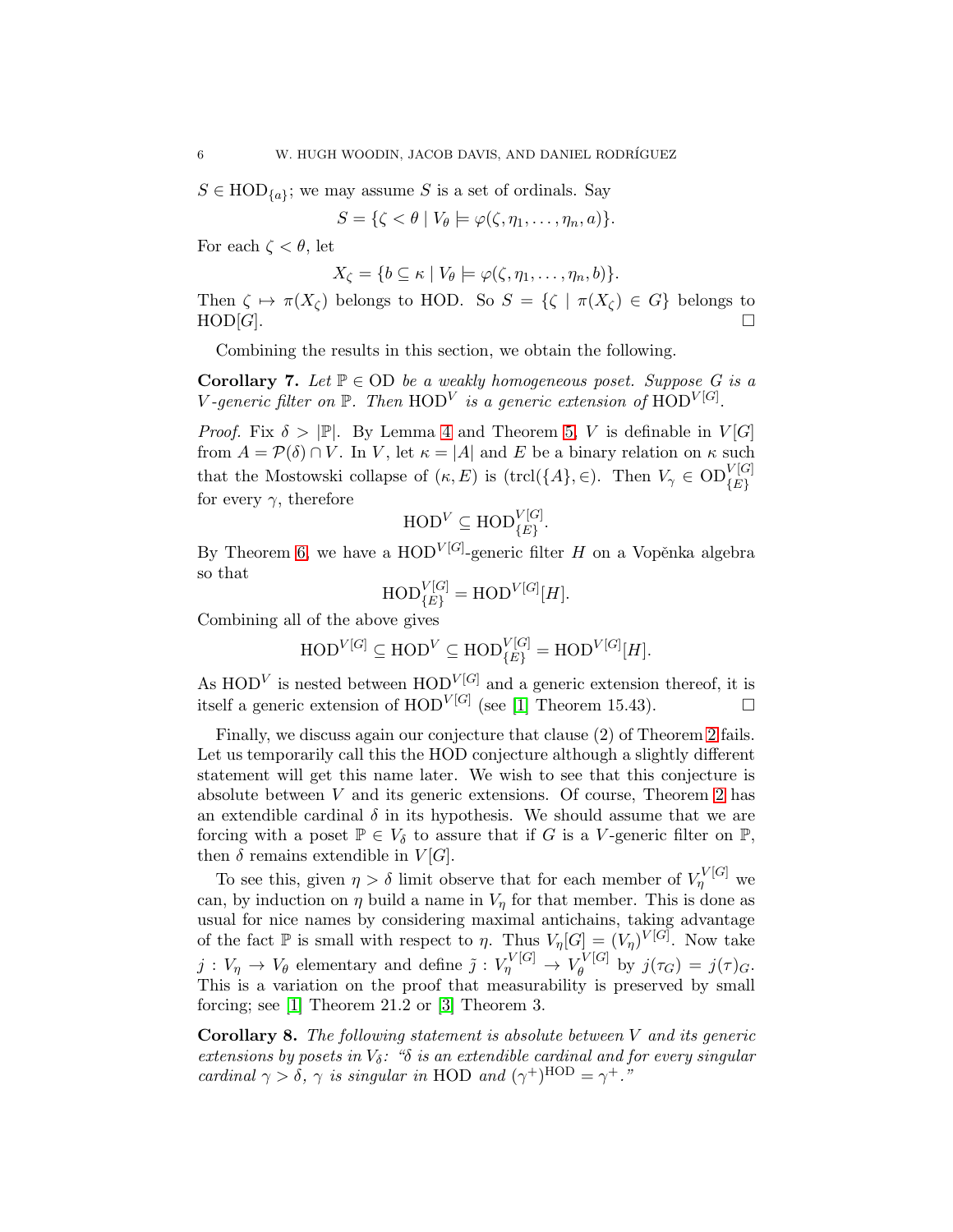*Proof.* If  $\mathbb P$  is ordinal definable and weakly homogeneous, then it is clear from Corollary [7](#page-5-0) that the HOD conjecture is absolute between V and  $V[G]$ . Now consider the general case. Take  $\kappa < \delta$  an inaccessible cardinal such that  $\mathbb{P} \in V_{\kappa}$ . Let J be a  $V[G]$ -generic filter on  $\text{Coll}(\omega,\kappa)$  and I be a Vgeneric filter on Coll $(\omega, \kappa)$  such that  $V[G][I] = V[J]$ . Now Coll $(\omega, \kappa)$  is ordinal definable and weakly homogeneous so the HOD conjecture is absolute between V and  $V[J]$ , as well as between  $V[G]$  and  $V[G][I]$ . Therefore, it is absolute between V and  $V[G]$ .

### 3. The HOD Conjecture

The official HOD Conjecture is closely related to the conjecture we have been contemplating for two sections. Intuitively, it also says that HOD is not far from  $V$ , which will turn out to mean that they are close. The HOD Conjecture involves a new concept, which we define first.

**Definition 9.** Let  $\lambda$  be an uncountable regular cardinal. Then  $\lambda$  is  $\omega$ strongly measurable in HOD iff there is  $\kappa < \lambda$  such that

- $(1)$   $(2^{\kappa})^{\text{HOD}} < \lambda$  and
- (2) there is no partition  $\langle S_\alpha | \alpha \langle \kappa \rangle$  of cof( $\omega$ )  $\cap$   $\lambda$  into stationary sets such that  $\langle S_\alpha | \alpha \langle \kappa \rangle \in \text{HOD}.$

<span id="page-6-0"></span>**Lemma 10.** Assume  $\lambda$  be  $\omega$ -strongly measurable in HOD. Then

 $HOD \models \lambda$  is a measurable cardinal.

*Proof.* We claim that there exists a stationary set  $S \subseteq \text{cof}(\omega) \cap \lambda$  such that  $S \in \text{HOD}$  and there is no partition of S into two stationary sets that belong to HOD.

First, let us see how to finish proving the lemma based on the claim. Let  $\mathcal F$  be the club filter restricted to  $S$ . That is,

$$
\mathcal{F} = \{ X \subseteq S \mid \text{ there is a club } C \text{ such that } X \supseteq C \cap S \}.
$$

Let  $\mathcal{G} = \mathcal{F} \cap \text{HOD}$ . Clearly,  $\mathcal{G} \in \text{HOD}$  and

 $HOD \models \mathcal{G}$  is a  $\lambda$ -complete filter on  $\mathcal{P}(S)$ .

By the claim,

 $HOD \models \mathcal{G}$  is an ultrafilter on  $\mathcal{P}(S)$ .

Now we prove the claim by contradiction. Fix a cardinal  $\kappa < \lambda$  such that  $(2^{\kappa})^{\text{HOD}} < \lambda$  and there is no partition  $\langle S_{\alpha} | \alpha < \kappa \rangle$  of  $\text{cof}(\omega) \cap \lambda$  into stationary sets such that  $\langle S_\alpha | \alpha \langle \kappa \rangle \in \text{HOD}$ . This allows us to define a subtree T of <sup> $\leq \kappa_2$ </sup> with height  $\kappa + 1$  and a sequence  $\langle S_r | r \in T \rangle$  that belongs to HOD such that

- (1)  $S_{\langle\rangle} = \text{cof}(\omega) \cap \lambda$ ,
- (2) For every  $r \in T$ ,
	- (a)  $S_r$  is stationary,
	- (b)  $r^{\widehat{\ }}\langle 0\rangle$  and  $r^{\widehat{\ }}\langle 0\rangle$  belong to T,
	- (c)  $S_r$  is the disjoint union of  $S_{r^{\frown}\langle 0 \rangle}$  and  $S_{r^{\frown}\langle 1 \rangle}$ , and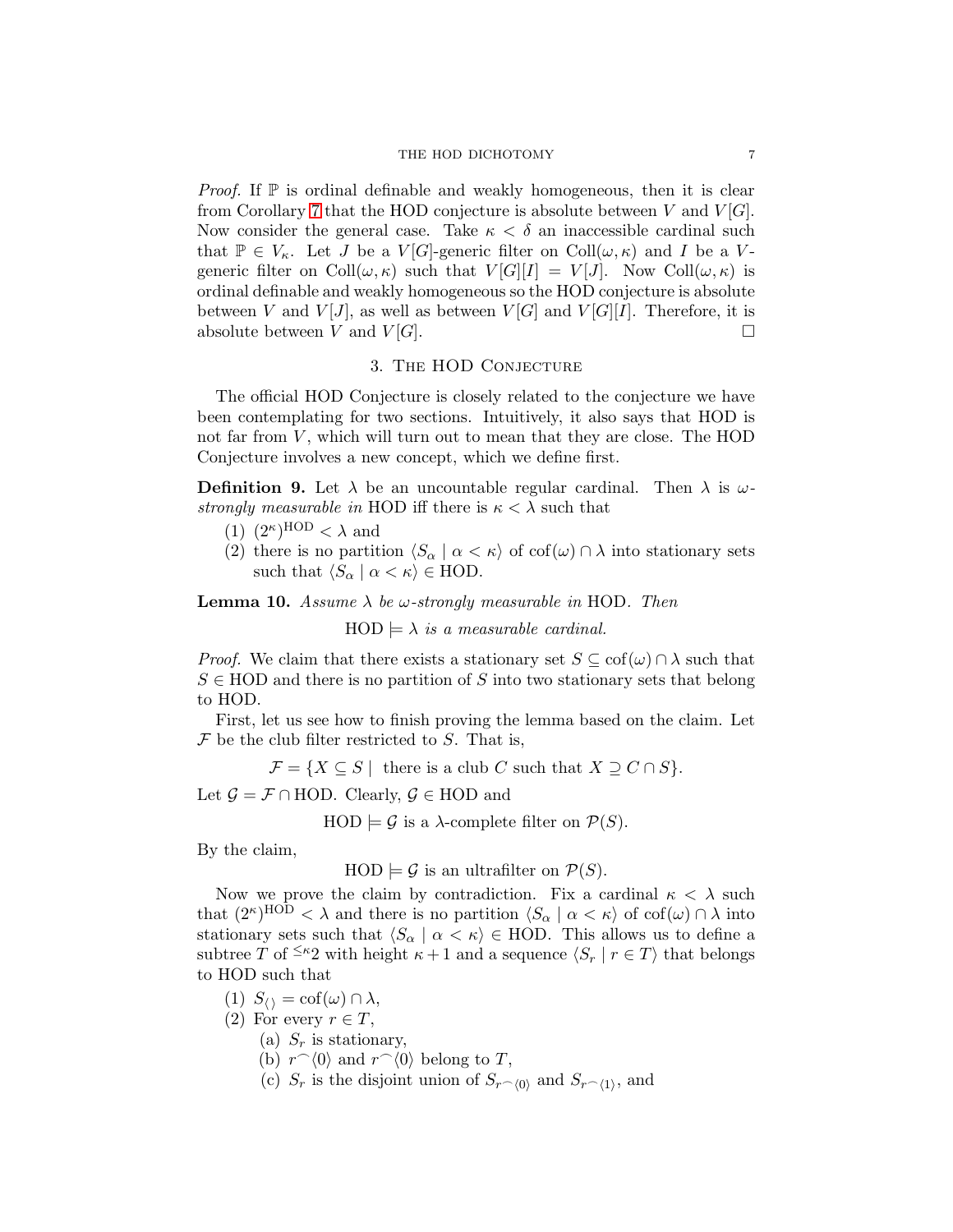(d) if dom(r) is a limit ordinal, then  $S_r = \bigcap \{ S_{r \upharpoonright \alpha} \mid \alpha \in \text{dom}(r) \}.$ 

(3) For every limit ordinal  $\beta \leq \kappa$  and  $r \in {}^{\beta}2 - T$ , if  $r \upharpoonright \alpha \in T$  for every  $\alpha < \beta$ , then  $\bigcap_{\alpha < \beta} S_{r \upharpoonright \alpha}$  is non-stationary.

First notice that  $\text{cof}(\omega) \cap \lambda$  belongs to HOD even though it might mean something else there. Also,  $\{S \subseteq \lambda \mid S \in \text{HOD} \text{ and } S \text{ is stationary}\}\$  belongs to HOD even through there might be sets which are stationary in HOD but not actually stationary. In any case, HOD can recognise when a given  $S \in \text{HOD}$  is stationary in V and, by the putative failure of the claim, choose a partition of  $S$  into two sets which are again stationary in  $V$ . This choice is done in a uniform way using a wellordering of

 $\{S \subseteq \lambda \mid S \in \text{HOD} \text{ and } S \text{ is stationary}\}\$ 

in HOD. This gets us through successor stages of the construction. Suppose that  $\beta \leq \kappa$  is a limit ordinal and that we have already constructed in HOD  $\langle S_r | r \in T \cap \langle \beta_2 \rangle$ . By (3) we have recursively maintained that, except for a non-stationary set,  $\text{cof}(\omega) \cap \lambda$  equals

$$
\bigcup \left\{ \bigcap \left\{ S_{r \upharpoonright \alpha} \mid \alpha < \beta \right\} \mid r \text{ is a } \beta\text{-branch of } T \cap ^{<\beta} 2 \text{ and } r \in \text{HOD} \right\}.
$$

Since the club filter over  $\lambda$  is  $\lambda$ -complete and  $\beta$ <sup>2</sup>|<sup>HOD</sup> <  $\lambda$ , there exists at least one such  $r$  for which the corresponding intersection is stationary. We put  $r \in T \cap \beta 2$  and define  $S_r = \bigcap \{ S_{r \restriction \alpha} \mid \alpha < \beta \}$  in this case. That completes the construction. Now take any  $r \in T$  with  $dom(r) = \kappa$ . Then  $S_r$  is the disjoint union of the stationary sets  $S_{r \upharpoonright (\alpha+1)} - S_{r \upharpoonright \alpha}$  for  $\alpha < \kappa$ . This readily contradicts our choice of  $\kappa$ .

<span id="page-7-0"></span>**Definition 11.** The HOD *Conjecture* is the statement:

There is a proper class of regular cardinals that are not  $\omega$ strongly measurable in HOD.

It turns out that if  $\delta$  is an extendible cardinal, then the HOD Conjecture is equivalent to the failure of clause (2) of the dichotomy, Theorem [2,](#page-1-0) which is the conjecture we discussed in the previous two sections. In particular, a model in which the HOD conjecture fails cannot be obtained by forcing. It is clear that if HOD is correct about singular cardinals and computes their successors correctly (clause (1) of Theorem [2\)](#page-1-0) then the HOD Conjecture holds, as

 $\{\gamma^+ \mid \gamma \in \text{On and } \gamma \text{ is a singular cardinal}\}\$ 

is a proper class of regular cardinals which are not  $\omega$ -strongly measurable in HOD.

We close this section with additional remarks on the status of the HOD Conjecture.

- (i) It is not known whether more than 3 regular cardinals which are  $\omega$ -strongly measurable in HOD can exist.
- (ii) Suppose  $\gamma$  is a singular cardinal,  $\text{cof}(\gamma) > \omega$  and  $|V_{\gamma}| = \gamma$ . It is not known whether  $\gamma^+$  can be  $\omega$ -strongly measurable in HOD.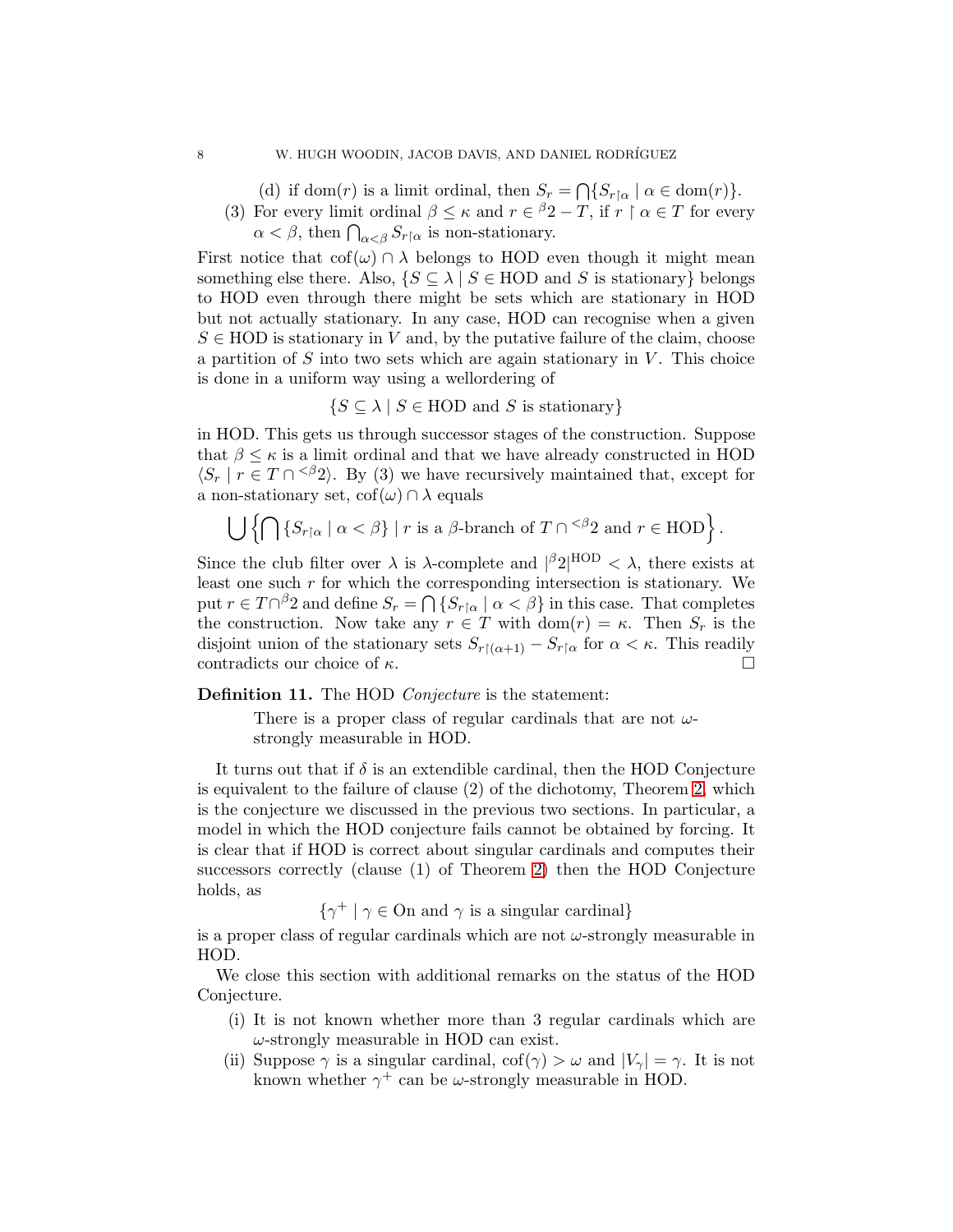### THE HOD DICHOTOMY 9

(iii) Let  $\delta$  be a supercompact cardinal. It is not known whether any regular cardinal above  $\delta$  can be  $\omega$ -strongly measurable in HOD.

## 4. Supercompactness

Recall that a cardinal  $\delta$  is  $\gamma$ -supercompact iff there is a transitive class M and an elementary embedding  $j: V \to M$  such that  $\text{crit}(j) = \delta, j(\delta) > \gamma$  and  $\gamma M \subset M$ . Also,  $\delta$  is a supercompact cardinal iff  $\delta$  is  $\gamma$ -supercompact cardinal for every  $\gamma > \delta$ . If  $\delta$  is an extendible cardinal, then  $\delta$  is supercompact and  $\{\alpha < \delta \mid \alpha \text{ is supercompact}\}\$ is stationary in  $\delta$  (see [\[2\]](#page-18-4) Theorem 23.7).

There is a standard first-order way to express supercompactness in terms of measures, which we review. First suppose that  $j: V \to M$  witnesses that δ is a  $\gamma$ -supercompact. Observe that  $j[\gamma] \in M$ . If we define

$$
\mathcal{U} = \{ X \subseteq \mathcal{P}_{\delta}(\gamma) \mid j[\gamma] \in j(X) \},
$$

then U is a  $\delta$ -complete ultrafilter on  $\mathcal{P}_{\delta}(\gamma)$ . Moreover, U is normal in the sense that if  $X \in \mathcal{U}$  and f is a choice function for X, then there exists  $Y \in \mathcal{U}$ and  $\alpha < \gamma$  such that  $Y \subseteq X$  and  $f(\sigma) = \alpha$  for every  $\sigma \in Y$ . Equivalently, if  $\langle X_{\alpha} \mid \alpha < \gamma \rangle$  is a sequence of sets from U, then the diagonal intersection,

$$
\Delta_{\alpha < \gamma} X_{\alpha} = \{ \sigma \in \mathcal{P}_{\delta}(\gamma) \mid \sigma \in X_{\alpha} \text{ for every } \alpha \in \sigma \}
$$

also belongs to U. In addition, U is fine in the sense that for every  $\alpha < \gamma$ ,

$$
\{\sigma\in\mathcal{P}_{\delta}(\gamma)\mid\alpha\in\sigma\}\in\mathcal{U}.
$$

Suppose, instead, that we are given a  $\delta$ -complete ultrafilter  $\mathcal U$  on  $\mathcal P_{\delta}(\gamma)$ which is both normal and fine. Then the ultrapower map derived from  $U$ can be shown to witness that  $\delta$  is a  $\gamma$ -supercompact cardinal. We might refer to such an ultrafilter (fine, normal and δ-complete) as a  $\gamma$ -supercompactness measure.

Less well-known is the following characterisation of  $\delta$  being supercompact that more transparently related to extendibility.

<span id="page-8-0"></span>**Theorem 12** (Magidor). A cardinal  $\delta$  is supercompact iff for all  $\kappa > \delta$ and  $a \in V_{\kappa}$ , there exist  $\overline{\delta} < \overline{\kappa} < \delta$ ,  $\overline{a} \in V_{\overline{\kappa}}$  and an elementary embedding  $j: V_{\bar{\kappa}+1} \to V_{\kappa+1}$  such that  $\mathrm{crit}(j) = \bar{\delta}, j(\bar{\delta}) = \delta$  and  $j(\bar{a}) = a$ .

*Proof.* First we prove the forward direction. Given  $\kappa$  and  $a$ , let  $\gamma = |V_{\kappa+1}|$ and  $j: V \to M$  witness that  $\delta$  is a  $\gamma$ -supercompact cardinal. Then

$$
j\restriction V_{\kappa+1}\in M
$$

and witnesses the following sentence in M: "There exist  $\bar{\delta} < \bar{\kappa} < j(\delta), \bar{a} \in V_{\bar{\kappa}}$ and an elementary embedding  $i: V_{\bar{\kappa}+1} \to V_{i(\kappa)+1}$  such that crit $(i) = \bar{\delta}$ ,  $i(\bar{\delta}) = j(\delta)$  and  $i(\bar{a}) = j(a)$ ." Since j is elementary, we are done.

For the reverse direction, let  $\gamma > \delta$  be given. Apply the right side with  $\kappa = \gamma + \omega$ . (The choice of a is irrelevant.) This yields  $\bar{\kappa}, \bar{\delta}$  and j as specified. Take  $\bar{\gamma}$  such that  $j(\bar{\gamma}) = \gamma$ . Now  $j[\bar{\gamma}] \in V_{\kappa+1}$  so it induces a normal fine ultrafilter U on  $\mathcal{P}_{\bar{\delta}}(\bar{\gamma})$ . Observe that  $\mathcal{U} \in V_{\bar{\gamma}+\omega}$ , so we can define  $\mathcal{U} = j(\mathcal{U})$ .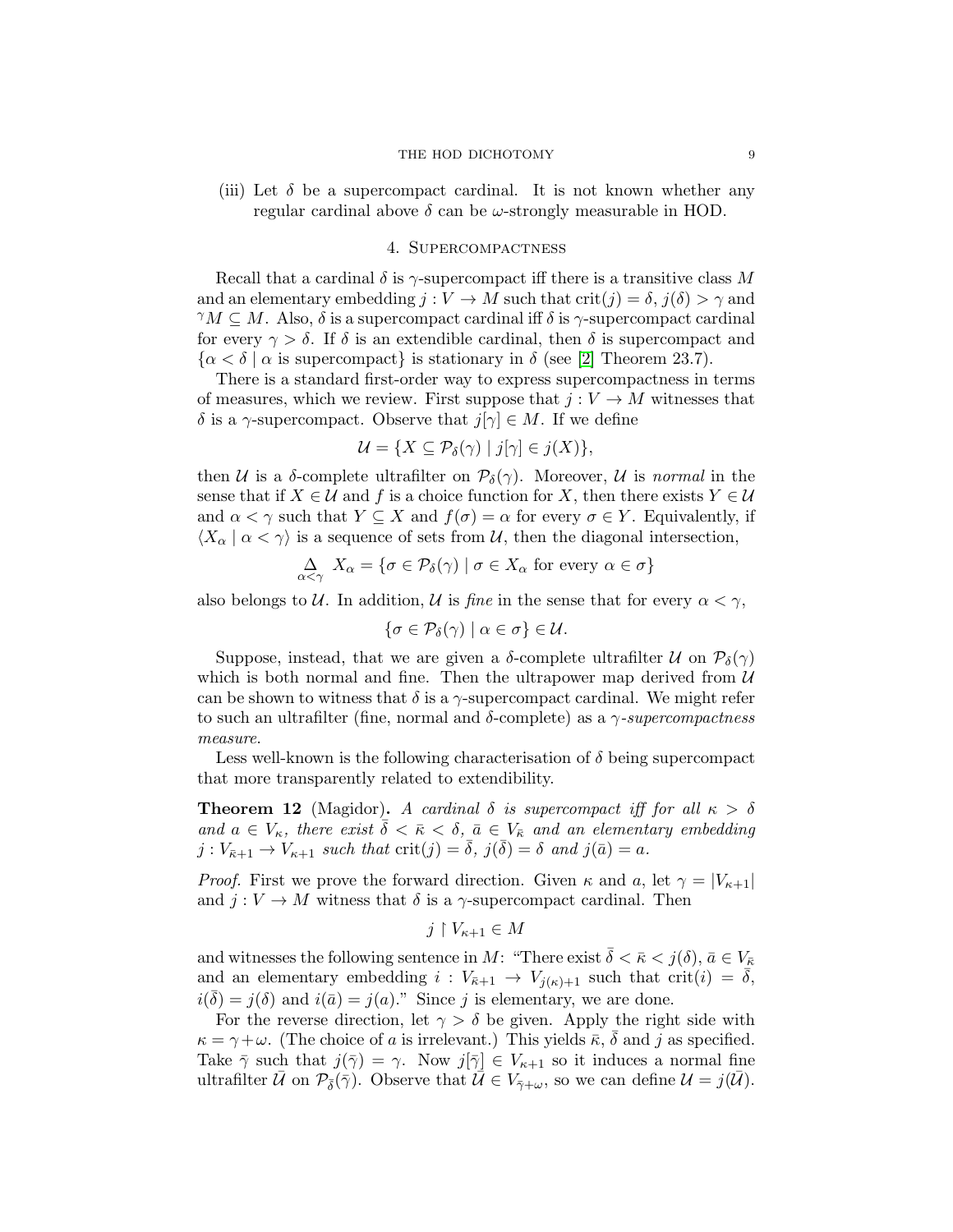Then, by elementarity,  $V_{\kappa+1}$  believes that U is a normal fine ultrafilter on  $\mathcal{P}_{\delta}(\gamma)$ , and is large enough to bear true witness to such a belief. Thus  $\delta$  is  $\gamma$ -supercompact.

We will use the Solovay splitting theorem. A proof can be found in [\[1\]](#page-18-2) Theorem 8.10 or, using generic embeddings, in [\[1\]](#page-18-2) Lemma 22.27.

<span id="page-9-0"></span>**Theorem 13** (Solovay). Let  $\gamma$  be a regular uncountable cardinal. Then every stationary subset of  $\gamma$  can be partitioned into  $\gamma$  many stationary sets.

We will also make key use of the following theorem, which provides a single set that belongs to every  $\gamma$ -supercompactness measure on  $\mathcal{P}_{\delta}(\gamma)$ . We will refer to this set as the *Solovay set*.

<span id="page-9-1"></span>**Theorem 14** (Solovay). Let  $\delta$  be supercompact and  $\gamma > \delta$  be regular. Then there exists an  $X \subseteq \mathcal{P}_{\delta}(\gamma)$  such that the sup function is injective on X and every  $\gamma$ -supercompactness measure contains X.

*Proof.* Let  $\langle S_\alpha | \alpha < \gamma \rangle$  be a partition of  $\gamma \cap \text{cof}(\omega)$  into stationary sets, which exists by Theorem [13.](#page-9-0) For  $\beta < \gamma$  such that  $\omega < \text{cf}(\beta) < \delta$ , let  $\sigma_{\beta}$  be the set of  $\alpha < \beta$  such that  $S_{\alpha}$  reflects to  $\beta$ . In other words,

 $\sigma_{\beta} = {\alpha < \beta \mid S_{\alpha} \cap \beta \text{ is stationary in }\beta}.$ 

Leave  $\sigma_{\beta}$  undefined otherwise. Note that it is not possible to partition  $\beta$ into more that  $cf(\beta)$ -many stationary sets, as can be seen by considering their restrictions to a club in  $\beta$  of order type cf( $\beta$ ), so,  $\sigma_{\beta} \in \mathcal{P}_{\delta}(\gamma)$ . Define  $X = {\sigma_{\beta}}$  sup $(\sigma_{\beta}) = \beta$ . Clearly, the sup function is an injection on X so given U be a normal fine ultrafilter on  $P_{\delta}(\gamma)$  it remains to see that  $X \in \mathcal{U}$ . Let  $j: V \to M$  be the embedding associated to  $\mathcal{U}$ . In fact  $\mathcal{U}$  is the corresponding ultrafilter derived from  $j$ , so what we need to see is that

$$
j[\gamma] \in j(X).
$$

Let  $\beta = \sup(j[\gamma])$  and

$$
\langle S^*_{\alpha} \mid \alpha < j(\gamma) \rangle = j(\langle S_{\alpha} \mid \alpha < \gamma \rangle).
$$

Clearly,  $\beta < j(\gamma)$  and  $\omega < \text{cf}(\beta) < j(\delta)$ , so we are left to show that

 $j[\gamma] = {\alpha < \beta \mid M \models S^*_{\alpha} \cap \beta \text{ is stationary in } \beta}.$ 

First we show containment in the forward direction. Consider any  $\eta < \gamma$ . Then we want  $S^*_{j(\eta)} = j(S_{\eta})$  to be stationary. Given C a club subset of  $\beta$ that belongs to M, define  $D = {\alpha < \gamma | j(\alpha) \in C}$ . Because j is continuous at ordinals of countable cofinality, D is an  $\omega$ -club in  $\gamma$ . But  $S_n$  contains only ordinals of countable cofinality and is stationary in  $\gamma$  so  $S_{\eta} \cap D \neq \emptyset$ . Hence  $j(S_n) \cap C \neq \emptyset$ .

For containment in the reverse direction, consider any  $\alpha < \beta$  such that, in M,  $S^*_{\alpha} \cap \beta$  is stationary in  $\beta$ . Working in M, as  $j[\gamma]$  is an  $\omega$ -club in  $\beta$ and  $S^*_\alpha$  contains only ordinals of countable cofinality, there exists  $\eta < \gamma$  such that  $j(\eta) \in S^*_{\alpha}$ . But  $j[\gamma]$  is partitioned by the  $j[S_{\theta}]$  for  $\theta < \gamma$  so we can take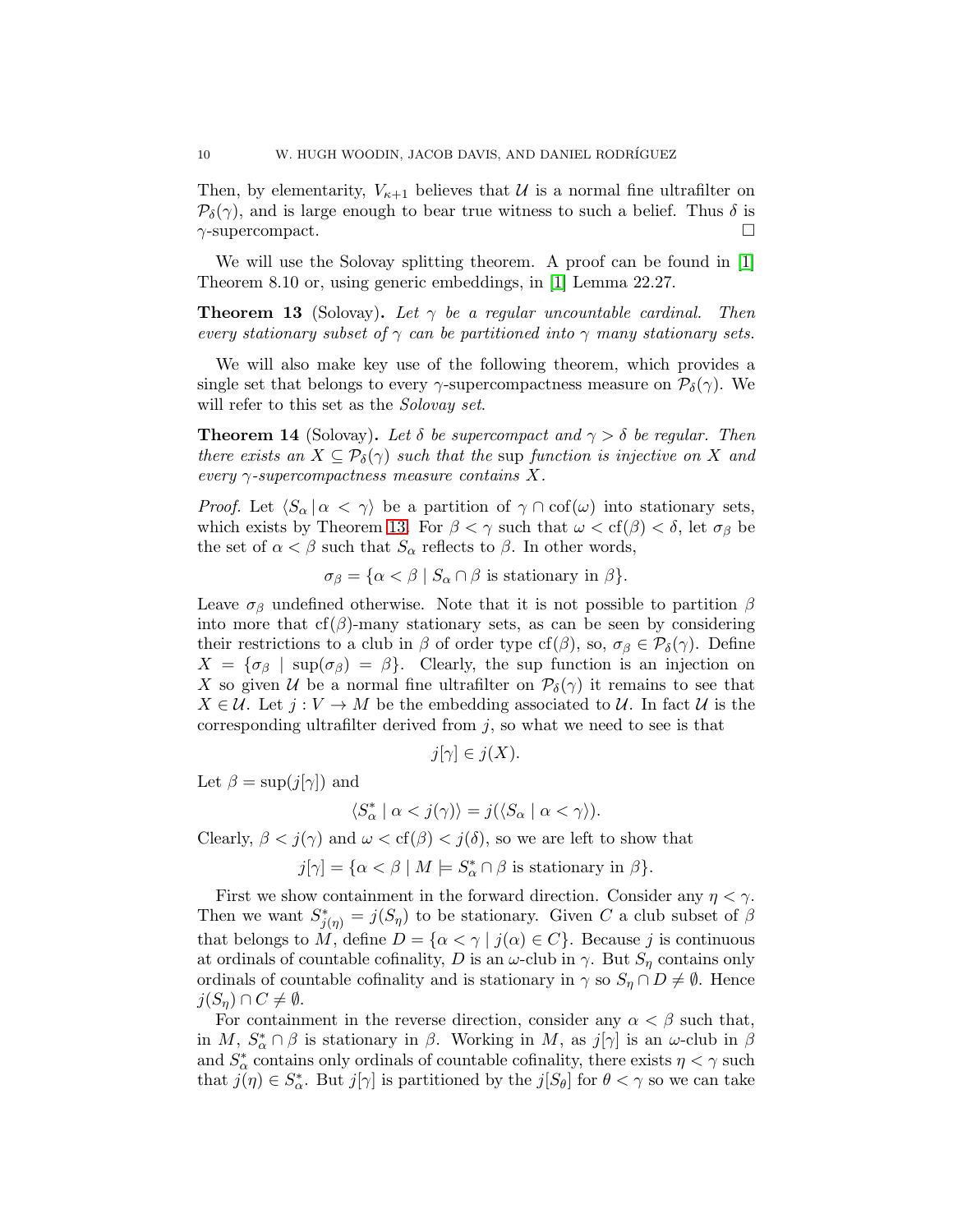$\theta < \gamma$  such that  $j(\eta) \in j[S_\theta] \subseteq j(S_\theta) = S^*_{j(\theta)}$ . This means  $S^*_\alpha \cap S^*_{j(\theta)} \neq \emptyset$  so  $\alpha = j(\theta) \in j[\gamma].$ 

Remark. The proof of Theorem [14](#page-9-1) can be easily generalised to prove the following. Assume that  $j: V \to M$  is a  $\gamma$ -supercompact embedding, where  $\gamma$  is regular. Let  $\kappa < \gamma$  be also regular,  $\beta = \sup j[\gamma]$  and  $\beta = \sup j[\kappa]$ . Then given a partition  $\langle S_\alpha | \alpha < \kappa \rangle$  of cof $(\omega) \cap \gamma$  into stationary sets, we have that

 $j[\kappa] = {\alpha \in \tilde{\beta} \mid S^*_{\alpha} \cap \beta \text{ is stationary in } \beta},$ 

where  $\langle S^*_{\alpha} \mid \alpha < j(\kappa) \rangle = j(\langle S_{\alpha} \mid \alpha < \kappa \rangle).$ 

# 5. Weak Extender Models

In inner model theory, the word *extender* has taken on a very general meaning as any object that captures the essence of a given large cardinal property. Sometimes ultrafilters or systems of ultrafilters are used. At other times, elementary embeddings or restrictions of elementary embeddings are more relevant. We have already seen two first-order ways to express supercompactness. An easier example is measurability: if  $U$  is a normal measure on  $\kappa$  and  $j: V \to M$  is the corresponding ultrapower map, then U and  $j \restriction V_{\kappa+1}$  carry exactly the same information.

Building a canonical inner model with a supercompact cardinal has been a major open problem in set theory for decades. Canonical inner models for measurable cardinals were produced early on. Letting  $U$  be a normal measure on  $\kappa$  and setting  $\overline{U} = U \cap L[U]$ , we can see that  $\overline{U} \in L[U]$  and  $L[U] \models U$  is a normal measure on  $\kappa$ . The general theory of  $L[U]$  does not depend on there being measurable cardinals in  $V$  but this was an important first step.

**Definition 15.** A transitive class N model of ZFC is called a *weak extender* model for δ supercompact iff for every  $\gamma > \delta$  there exists a normal fine measure U on  $P_{\delta}(\gamma)$  such that

- (1)  $N \cap \mathcal{P}_{\delta}(\gamma) \in \mathcal{U}$  and
- (2)  $U \cap N \in N$ .

The first condition says that  $U$  *concentrates* on  $N$ . In the case of the measurable cardinal, which we discussed above, we get the analogous first condition for free because  $L[U] \cap \kappa = \kappa \in U$ . We might refer to the second condition as saying that  $U$  is amenable to N.

<span id="page-10-0"></span>**Lemma 16.** If N is a weak extender model for  $\delta$  supercompact, then it has the  $\delta$ -covering property.

*Proof.* Note that it is enough to prove  $\delta$ -covering for sets of ordinals. Now, given  $\tau \subseteq \gamma$  with  $|\tau| < \delta$ , let U be a  $\gamma$ -supercompactness measure such that  $N \cap \mathcal{P}_{\delta}(\gamma) \in \mathcal{U}$  and  $\mathcal{U} \cap N \in N$ . By fineness, for each  $\alpha < \gamma$ , we have that  $\{\sigma \in \mathcal{P}_{\delta}(\gamma) \mid \alpha \in \sigma\} \in \mathcal{U}$ . Hence, as  $|\tau| < \delta$ , by  $\delta$ -completeness we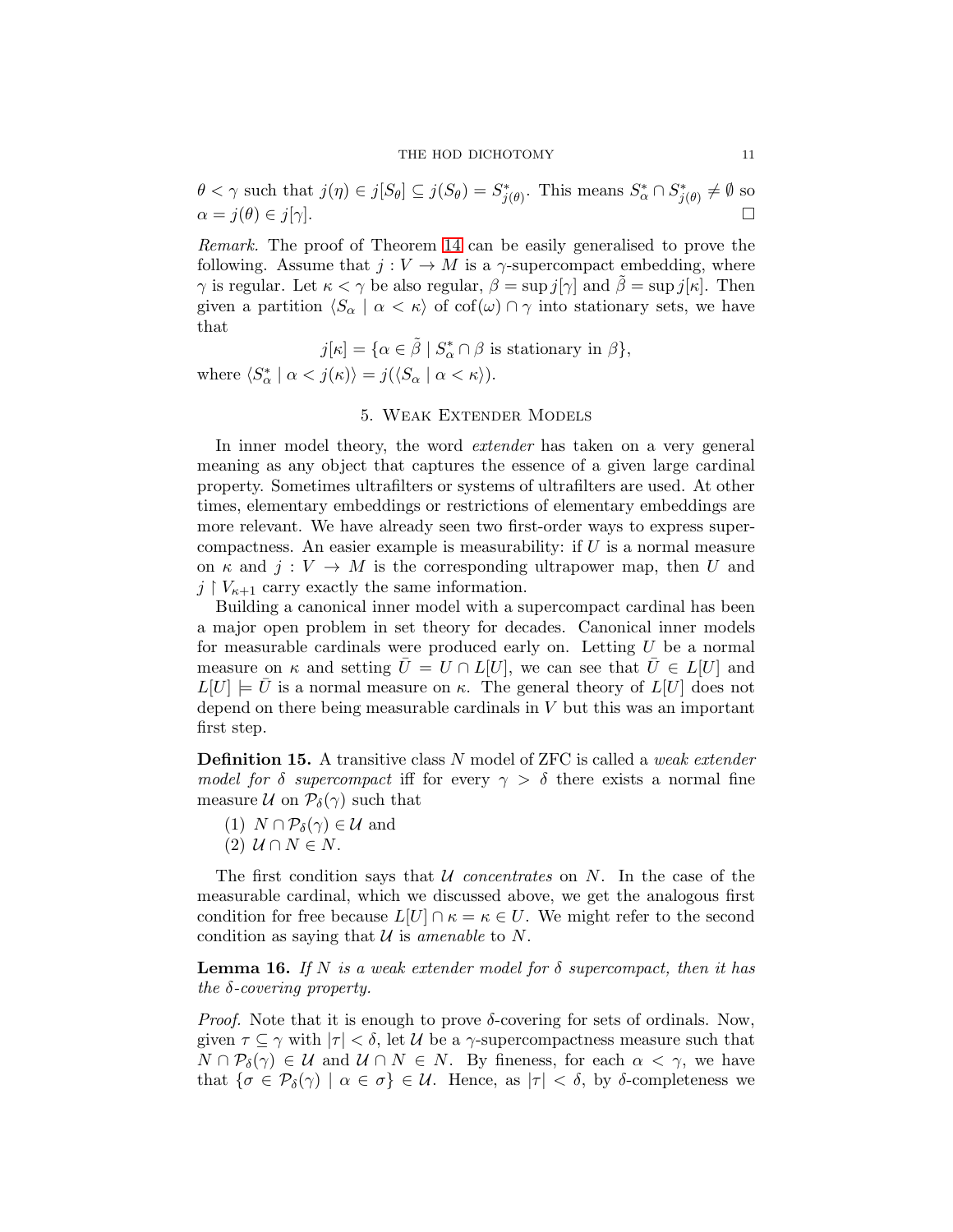have  $\{\sigma \in \mathcal{P}_{\delta}(\gamma) \mid \tau \subseteq \sigma\}$  belongs to U. Also as  $N \cap \mathcal{P}_{\delta}(\gamma) \in \mathcal{U}$ , there is a  $\sigma \in N \cap \mathcal{P}_{\delta}(\gamma)$  and  $\sigma \supseteq \tau$  as desired.

<span id="page-11-0"></span>**Lemma 17.** Suppose N is a weak extender model for  $\delta$  supercompact and  $\gamma > \delta$  is such that  $N \models \gamma$  is a regular cardinal'. Then  $|\gamma| = \text{cf}(\gamma)$ .

*Proof.* Let  $\gamma > \delta$ . Of course, cf( $\gamma$ )  $\leq |\gamma|$ . Now we prove the reverse inequal-ity. By Lemma [16,](#page-10-0) N satisfies the δ-covering property so, as N believes  $\gamma$  is a regular cardinal, we have that cf( $\gamma$ )  $\geq \delta$ . Now fix U a  $\gamma$ -supercompactness measure, such that  $N \cap \mathcal{P}_{\delta}(\gamma) \in \mathcal{U}$  and  $\mathcal{U} \cap N \in N$ . As  $\gamma$  is a regular cardinal of N, we may apply Theorem [14](#page-9-1) within N and get a Solovay set  $X \in N$ . So the sup function is an injection on  $X$  and  $X$  belongs to  $U$ . Now fix a club  $D \subseteq \gamma$  of order type cf( $\gamma$ ) and define  $A = {\sigma \in \mathcal{P}_{\delta}(\gamma) \mid \text{sup}(\sigma) \in D}.$ 

We first claim that  $A \in \mathcal{U}$ . Letting  $j: V \to M$  be the ultrapower map induced by U, it is enough to show that  $j[\gamma] \in j(A)$ . Define  $\beta = \sup j[\gamma]$ . By the definition of A, we need to see that  $\beta \in j(D)$ . Note that  $j(D)$  is a club in  $j(\gamma)$ , and as D is unbounded in  $\gamma$  we have that  $j[\gamma]\cap j(D)$  is unbounded in  $\beta$ . Thus  $j(D)$  being closed implies  $\beta \in j(D)$ . Hence  $\{\sigma \in X \mid \text{sup}(\sigma) \in D\} \in \mathcal{U}$ . Recall that  $\mathcal U$  is fine, so

$$
\gamma = \bigcup \{ \sigma \in X | \sup(\sigma) \in D \}.
$$

Now, because the sup function is injective on  $X$ , we have that the cardinality of  $\gamma$  is at most  $\delta |D|$ . But the order type of D is cf( $\gamma$ ), so  $|\gamma| \leq \delta$  cf( $\gamma$ ). Finally remember  $\delta \leq cf(\gamma)$ , so  $|\gamma| \leq cf(\gamma)$  which concludes the proof.  $\Box$ 

<span id="page-11-1"></span>Corollary 18. Let N be a weak extender model for  $\delta$  supercompact and  $\gamma > \delta$  be a singular cardinal, then

(1) 
$$
N \models \gamma
$$
 is singular' and  
(2)  $\gamma^+ = (\gamma^+)^N$ .

*Proof.* Immediate by Lemma [17.](#page-11-0) □

Next, we characterise the HOD Conjecture in two ways, each of which says HOD is close to  $V$  in a certain sense.

<span id="page-11-2"></span>**Theorem 19.** Let  $\delta$  be an extendible cardinal. The following are equivalent.

- (1) The HOD Conjecture.
- (2) HOD is a weak extender model for δ supercompact.
- (3) Every singular cardinal  $\gamma > \delta$ , is singular in HOD and  $\gamma^+ = (\gamma^+)^{\text{HOD}}$ .

*Proof.* (2) implies (3) is just Lemma [18.](#page-11-1) That (3) implies (1) was shown in the discussion right after the definition of the HOD Conjecture (Definition [11\)](#page-7-0). We now prove  $(1)$  implies  $(2)$ .

Given  $\zeta > \delta$ , we wish to show that there is a  $\zeta$ -supercompactness measure U such that  $U \cap \text{HOD} \in \text{HOD}$  and  $\mathcal{P}_{\delta}(\gamma) \cap \text{HOD} \in \mathcal{U}$ . For this, take  $\gamma > 2^{\zeta}$ , such that  $|V_{\gamma}|^{\text{HOD}} = \gamma$  and fix a regular cardinal  $\lambda > 2^{\gamma}$  such that  $\lambda$  is not  $\omega$ -strongly measurable in HOD. Finally, pick  $\eta > \lambda$  such that the

$$
\Box
$$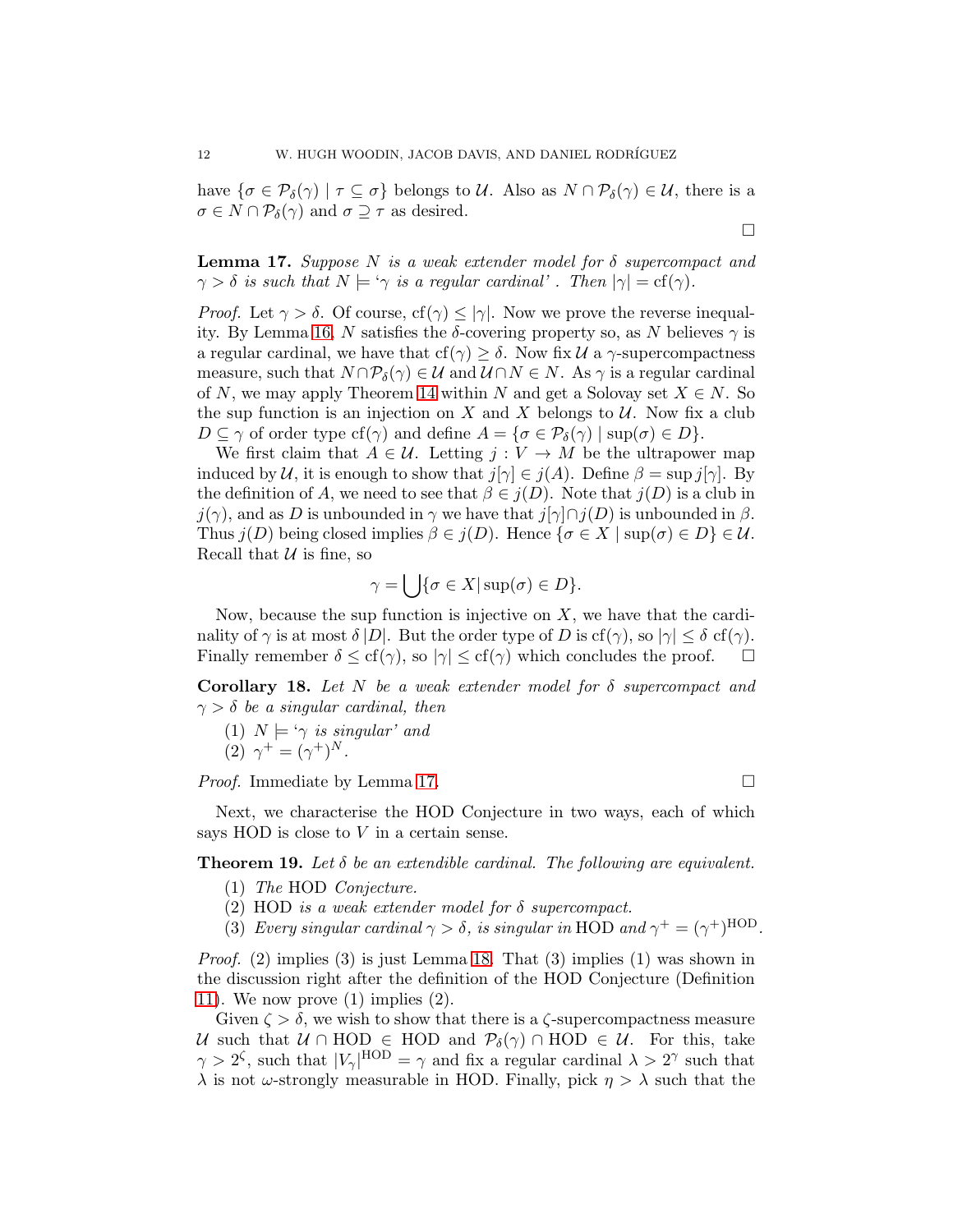defining formula for HOD is absolute for  $V_n$ , whence HOD<sup>V<sub>n</sub></sup> =HOD∩V<sub>n</sub>. As δ is extendible, there is an elementary embedding  $j: V_{η+1} \to V_{i(n)+1}$  with critical point  $\delta$ .

Claim.  $j[\gamma] \in \text{HOD}^{V_{j(\eta)}}$ .

As  $\lambda$  is not  $\omega$ -strongly measurable in HOD and  $2^{\gamma} < \lambda$  (in V and so in HOD) there is a partition  $\langle S_\alpha | \alpha \in \gamma \rangle$  of  $\text{cof}(\omega) \cap \lambda$  into stationary sets such that  $\langle S_\alpha \mid \alpha < \gamma \rangle \in \text{HOD.}$  Thus  $\langle S_\alpha \mid \alpha \in \gamma \rangle \in \text{HOD}^{V_\eta}$ . By the elementarity of  $j$  we have

$$
\langle S_{\alpha}^* \mid \alpha \in j(\gamma) \rangle = j \left( \langle S_{\alpha} \mid \alpha \in \gamma \rangle \right) \in \mathrm{HOD}^{V_{j(\eta)}}.
$$

Let  $\beta = \sup j[\lambda]$  and  $\tilde{\beta} = \sup j[\gamma]$ . By the remark after the proof of Theorem [14,](#page-9-1)

 $j[\gamma] = {\alpha \in \tilde{\beta} \mid S^*_{\alpha} \cap \beta \text{ is stationary in } \beta}$ 

This shows that  $j[\gamma]$  is OD in  $V_{j(\eta)}$ . Moreover  $V_{j(\eta)}$  is correct about stationarity in  $\beta$ , thus  $j[\gamma] \in \text{HOD}^{V_{j(\eta)}}$ . Also note that  $j[\zeta] \in \text{HOD}^{V_{j(\eta)}}$ .

Now, observe that  $HOD^{V_{j(\eta)}} \subset HOD$ , so we have that  $j[\gamma] \in HOD$ . Also  $|V_{\gamma}|^{\text{HOD}} = \gamma$ , so we may take  $e \in \text{HOD}$  a bijection from  $\gamma$  to  $V_{\gamma}^{\text{HOD}}$ . Clearly  $j(e)[j[\gamma]] = j[V_\gamma \cap \text{HOD}]$  and so  $j[V_\gamma \cap \text{HOD}] \in \text{HOD}$ . Furthermore, as

$$
j\restriction (V_\gamma\cap \textnormal{HOD})
$$

is the inverse of the Mostowski collapse, we have that

$$
j \restriction (V_\gamma \cap \text{HOD}) \in \text{HOD}.
$$

Now, let U be the ultrafilter on  $\mathcal{P}_{\delta}(\zeta)$  derived from j. That is, for  $A \subseteq \mathcal{P}_{\delta}(\zeta)$ ,  $A \in \mathcal{U}$  iff  $j[\zeta] \in j(A)$ . So,

$$
\mathcal{P}_{\delta}(\zeta) \cap \text{HOD} \in \mathcal{U} \text{ as } j[\zeta] \in \text{HOD}^{V_{j(\eta)}} = j(\text{HOD} \cap V_{\eta})
$$

 $\mathcal{U} \cap \text{HOD} \in \text{HOD}$  as  $j \restriction (V_\gamma \cap \text{HOD}) \in \text{HOD}$  and  $\gamma > 2^\zeta$ .

Thus  $U$  concentrates on HOD and is amenable to HOD as desired.  $\Box$ 

As a corollary, we obtain the following version of the HOD Dichotomy, Theorem [2.](#page-1-0)

<span id="page-12-0"></span>**Corollary 20.** Let  $\delta$  be an extendible cardinal. Then exactly one of then following holds.

- (1) For every singular cardinal  $\gamma > \delta$ ,  $\gamma$  is singular in HOD and  $\gamma^+ = (\gamma^+)^{\text{HOD}}.$
- (2) There exists a  $\kappa > \delta$  such that every regular  $\gamma > \kappa$  is measurable in HOD.

Proof. Suppose (2) does not hold, then there are arbitrarily large regular cardinals that are not measurable in HOD. By Lemma [10](#page-6-0) there are arbitrarily large regular cardinals that are not  $\omega$ -strongly measurable in HOD. Now by the proof of Theorem [19,](#page-11-2) this implies that HOD is a weak extender model for  $\delta$  supercompact. Finally Corollary [18](#page-11-1) yields (1).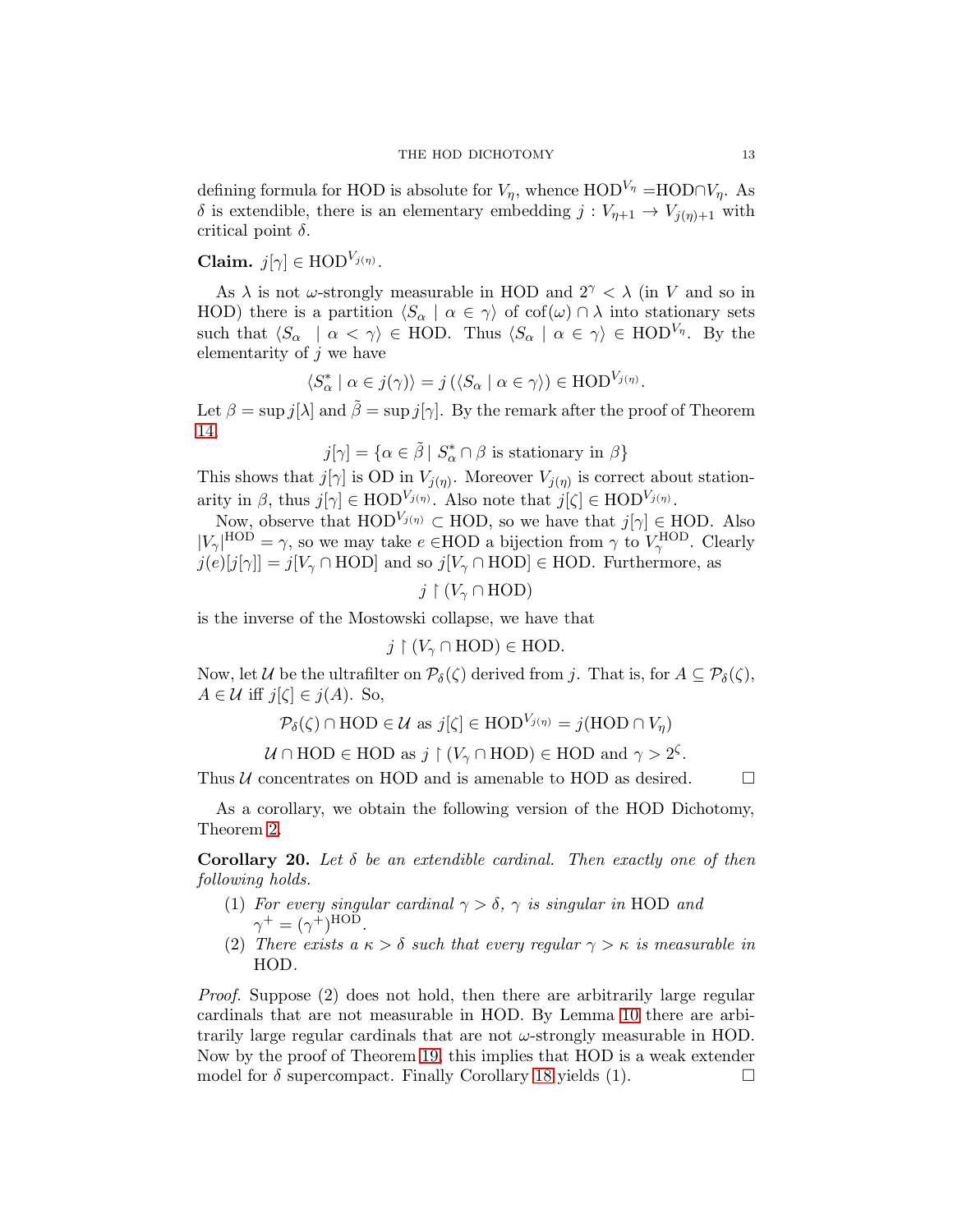#### 6. Elementary Embeddings of weak extender models

We now give more evidence that if N is weak extender model for  $\delta$  supercompact then it is close to V. We will prove that if  $\delta$  an extendible cardinal, N is a weak extender model for  $\delta$  supercompact and j is an elementary embedding between levels of N with crit(j)  $\geq \delta$ , then  $j \in N$ . This implies that if  $\delta$  is extendible and the HOD Conjecture holds then there are no elementary embeddings from HOD to HOD with critical point greater or equal δ. This says that a natural analog of  $0^#$  for HOD does not exist. As one would expect from Magidor's characterisation of supercompactness, Theo-rem [12,](#page-8-0) there is an alternative formulation of "weak extender model for  $\delta$ supercompact" in terms of suitable elementary embeddings  $j : V_{\bar{\kappa}+1} \to V_{\kappa+1}$ for  $\bar{\kappa} < \delta$ .

<span id="page-13-0"></span>**Theorem 21.** Let N be a proper class model of ZFC. Then the following are equivalent:

- (1) N is a weak extender model for  $\delta$  supercompact.
- (2) For every  $\kappa > \delta$  and  $b \in V_{\kappa}$ , there exist two cardinals  $\bar{\kappa}$  and  $\bar{\delta}$  below  $\delta, \bar{b} \in V_{\bar{\kappa}}$  and  $j : V_{\bar{\kappa}+1} \to V_{\kappa+1}$  such that:

$$
crit(j) = \overline{\delta}, \ j(\overline{\delta}) = \delta, \ j(\overline{b}) = b,
$$

$$
j(N \cap V_{\overline{\kappa}}) = N \cap V_{\kappa} \ and
$$

$$
j \restriction (V_{\overline{\kappa}} \cap N) \in N.
$$

*Proof (2) implies (1).* Given  $\gamma > \delta$ , we may assume  $\gamma = |V_{\gamma}|$ . Let  $\bar{\kappa} = \gamma + \omega$ . We obtain  $\bar{\kappa}, \bar{\delta}$  and j using (2). Take  $\bar{\gamma}$  such that  $\bar{\kappa} = \bar{\gamma} + \omega$ , whence  $j(\bar{\gamma}) = \gamma$ . Let  $\bar{\mathcal{U}}$  be the measure on  $\mathcal{P}_{\bar{\delta}}(\bar{\gamma})$  derived form j. That is, for  $A \in \mathcal{P}_{\bar{\delta}}(\bar{\gamma})$ 

$$
A \in \bar{\mathcal{U}} \iff j[\bar{\gamma}] \in j(A).
$$

Define  $\mathcal{U} = j(\mathcal{U})$ . We show that U is a  $\gamma$ -supercompactness measure such that  $\mathcal{P}_{\delta}(\gamma) \cap N \in \mathcal{U}$  and  $\mathcal{U} \cap N \in N$ .

We claim that  $P_{\bar{\delta}}(\bar{\gamma}) \cap N \in \bar{U}$ . By (2), we know that  $j(N \cap V_{\bar{\kappa}}) = N \cap V_{\kappa}$ . Thus for every  $a \in V_{\bar{\kappa}}$  we have

$$
j(a \cap N) = j(a) \cap j(N \cap V_{\overline{\kappa}}) = j(a) \cap N.
$$

Recalling that  $\bar{\kappa} = \bar{\gamma} + \omega$ ,

$$
j(P_{\bar{\delta}}(\bar{\gamma}) \cap N) = \mathcal{P}_{\delta}(\gamma) \cap N.
$$

Now, as j  $\restriction$   $(N \cap V_{\overline{\kappa}}) \in N$ , we have  $j[\overline{\gamma}] \in N$ , so  $j[\overline{\gamma}] \in \mathcal{P}_{\delta}(\gamma) \cap N =$  $j(P_{\bar{\delta}}(\bar{\gamma}) \cap N)$ , which readily implies our claim.

Finally, by elementarity of j, we have that  $\mathcal U$  is a fine and normal measure on  $\mathcal{P}_{\delta}(\gamma)$  and, by the previous claim,  $j(N \cap P_{\overline{\delta}}(\overline{\gamma})) \in \mathcal{U}$ . It follows that

$$
N\cap\mathcal{P}_{\delta}(\gamma)\in\mathcal{U}.
$$

Moreover, as  $j \restriction (N \cap V_{\overline{\kappa}}) \in N$ , we have that  $j(\overline{\mathcal{U}} \cap N) \in N$ . Hence  $j(\bar{U} \cap N) = j(\bar{U}) \cap N = U \cap N \in N.$ 

This concludes the first direction.

$$
^{14}
$$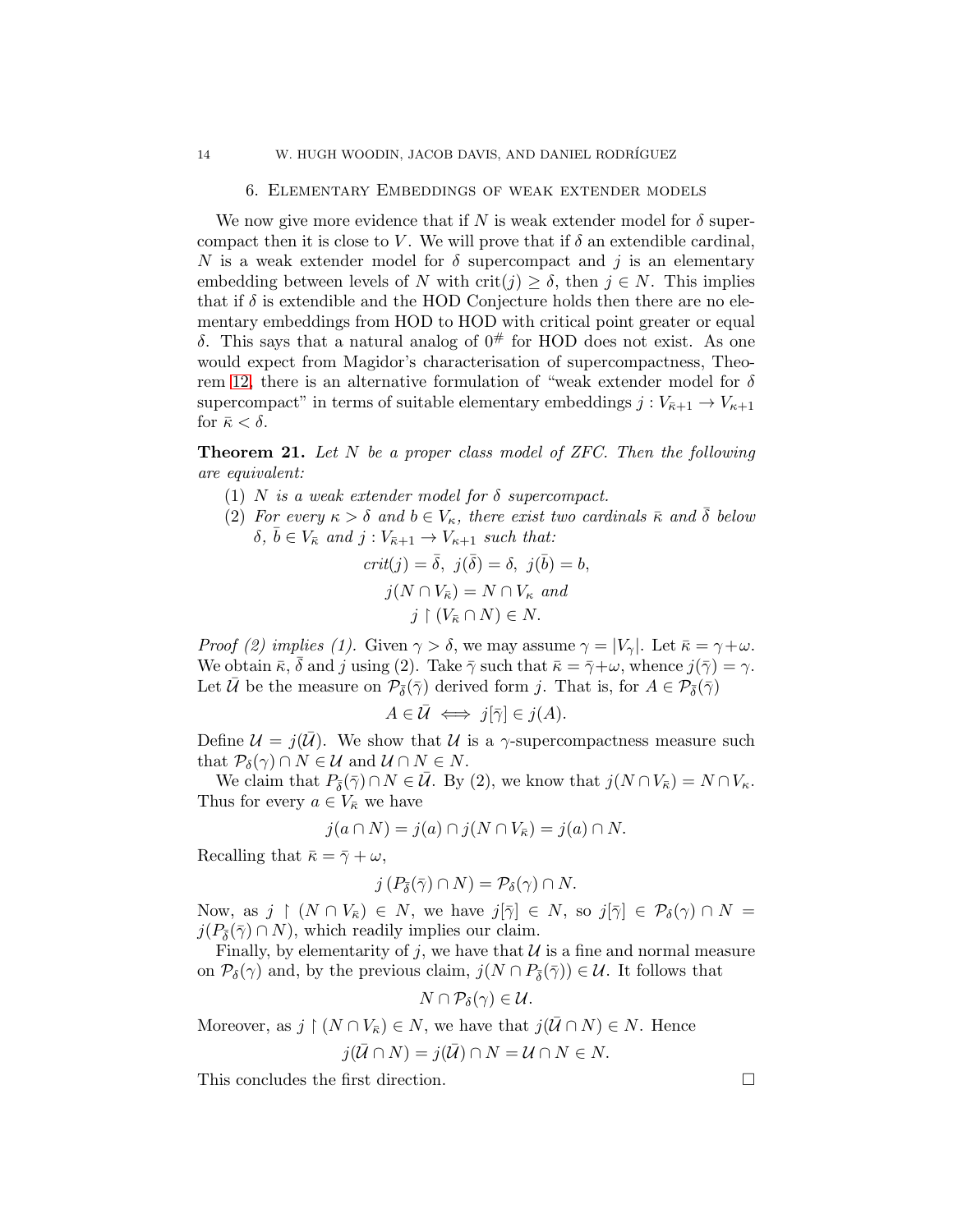Proof (1) implies (2). Let  $\kappa > \delta$ ,  $b \in V_{\kappa}$  and fix  $\gamma > |V_{\kappa+\omega}|$  such that  $|V_{\gamma}|^{N} = \gamma$ . Fix a  $\gamma$ -supercompactness measure U such that  $\mathcal{P}_{\delta}(\gamma) \cap N \in \mathcal{U}$ and  $\mathcal{U} \cap N \in N$ . Now, fix a bijection  $e : \gamma \to V_{\gamma}^N$  in N. We now work in N. Define  $N_{\sigma}$  to be the Mostowski collapse of  $e[\sigma]$ , and

$$
Y = \{ \sigma \in N \cap \mathcal{P}_{\delta}(\gamma) \mid N_{\sigma} = V_{\text{otp}(\sigma)}^N \}.
$$

Hence Y is a club of  $N \cap \mathcal{P}_{\delta}(\gamma)$ , so it belongs to  $\mathcal{U} \cap N$ . Thus if  $j : V \to M$ is the ultrapower map it follows that  $j[\gamma] \in j(Y)$ . This implies from the definition of Y that the collapse of  $j(e)[j[\gamma]]$  is exactly  $V_{\gamma} \cap j(N \cap V_{\delta})$ . Note also that  $j(e)[j[\gamma]] = j[V_{\gamma} \cap N]$ . Of course  $V_{\gamma} \cap N$  is the collapse of  $j[V_{\gamma} \cap N]$ , so

$$
V_{\gamma} \cap N = V_{\gamma} \cap j(N \cap V_{\delta}),
$$

which implies

$$
V_{\kappa} \cap N = V_{\kappa} \cap j(N \cap V_{\delta}).
$$

It is clear that for  $\sigma \in N$  we have that  $e[\sigma] \in V_{\gamma+1} \cap N$ . Then by Los' Theorem we have that  $j[V_\gamma \cap N] = j(e)[j[\gamma]] \in j(V_{\gamma+1} \cap N)$ . Notice that the collapsing map of  $j[V_\gamma \cap N]$  is just the inverse of  $j \restriction (V_\gamma \cap N)$ , thus

$$
j \restriction (V_{\kappa} \cap N) \in j(V_{\gamma+1} \cap N).
$$

Now M being closed under  $\gamma$  sequences and  $\gamma > |V_{\kappa+\omega}|$  imply  $j \restriction (V_{\kappa+1})$ belongs to M. Working in M let  $i = j \restriction (V_{\kappa+1})$ . Now let us prove that the two previous equations imply that i satisfy the conditions of  $(2)$  relative to  $j(\kappa)$ ,  $j(b)$  and  $j(N \cap V_{\gamma+1})$  in M. Indeed the equations give

$$
i \upharpoonright (V_{\kappa} \cap j(N \cap V_{\gamma+1})) = i \upharpoonright (V_{\kappa} \cap N) \in N \cap j(V_{\gamma+1}).
$$

Furthermore as  $i$  and  $j$  agree,

$$
i(V_{\kappa} \cap j(N \cap V_{\gamma+1})) = i(V_{\kappa} \cap N) = j(N \cap V_{\gamma+1}) \cap V_{j(\kappa)}
$$

Also  $j(b) = i(b)$ , so by elementarity (2) holds in V with respect to  $\kappa$ , b and  $N$ .

 $\Box$ 

.

We now prove that if  $\delta$  is an extendible cardinal and N is a weak extender model for  $\delta$  supercompact, then N sees all elementary embeddings between its levels.

<span id="page-14-0"></span>**Theorem 22.** Let  $\delta$  be an extendible cardinal. Assume that N is a weak extender model for  $\delta$  supercompact and  $\gamma > \delta$  is a cardinal in N. Let

$$
j: H(\gamma^+)^N \to H(j(\gamma)^+)^N
$$

be an elementary embedding with  $\delta \leq \text{crit}(j)$  and  $j \neq \text{id}$ . Then  $j \in N$ .

*Proof.* Define  $b = (j, \gamma)$  and let  $\kappa$  be a cardinal much larger than  $j(\gamma)$ . Now, as N is a weak extender model for  $\delta$  supercompact, we may apply Theorem [21](#page-13-0) to  $\kappa$  and b. Hence, we get an elementary embedding  $\pi : V_{\bar{\kappa}+1} \to V_{\kappa+1}$ , two ordinals  $\bar{\delta}$ ,  $\bar{\gamma}$  and  $\bar{j} \in V_{\bar{\kappa}}$ , with the following properties

$$
j(N \cap V_{\bar{\kappa}}) = N \cap V_{\kappa}, \ \pi \restriction (V_{\bar{\kappa}} \cap N) \in N
$$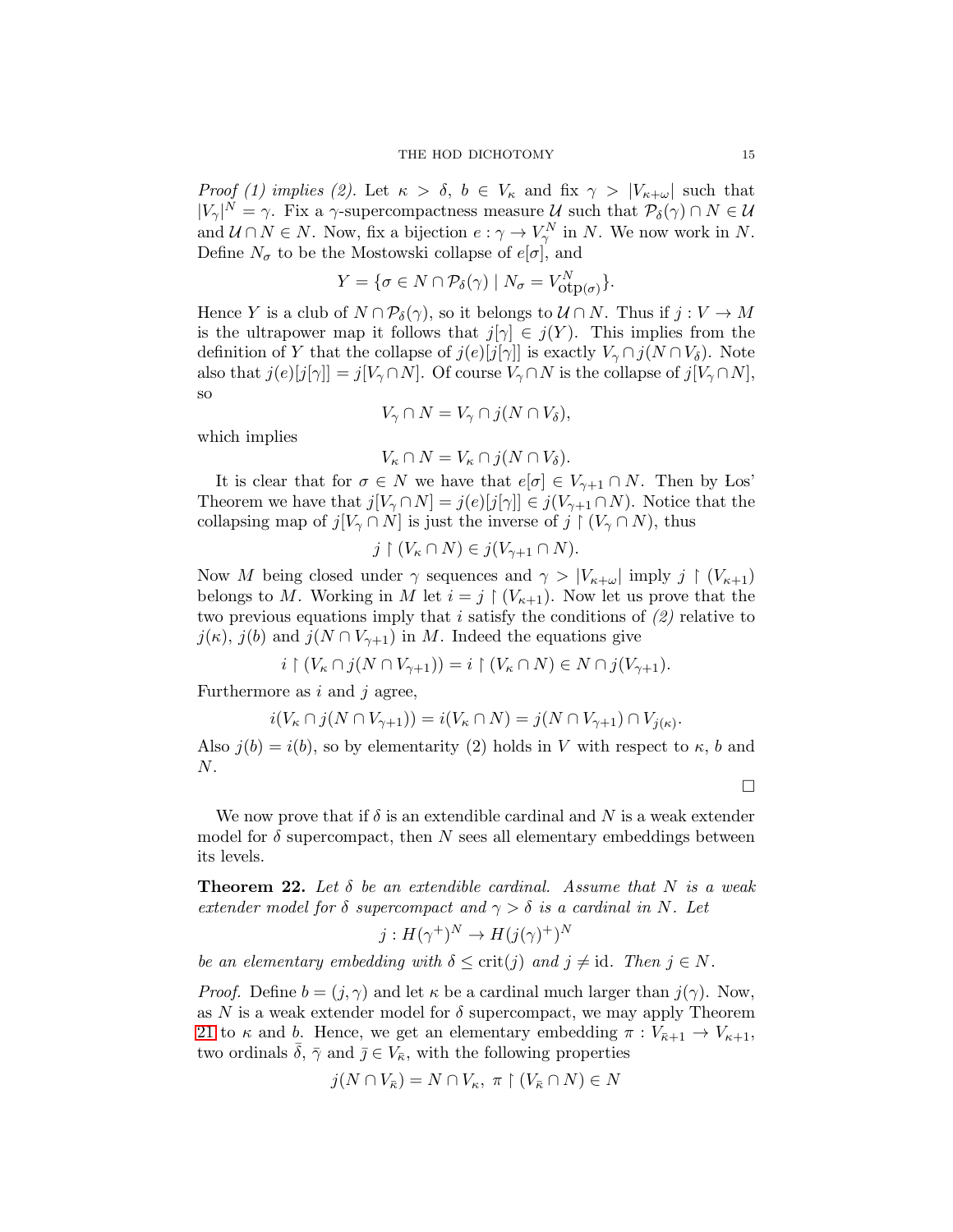and

$$
crit(\pi)=\overline{\delta}, \ \pi(\overline{\jmath})=j, \ \pi(\overline{\delta})=\delta, \ \pi(\overline{\gamma})=\gamma, \ \overline{\kappa}<\delta.
$$

Hence, by the elementarity of  $\pi$ , we have that  $\bar{j}: H(\bar{\gamma}^+)^N \to H(\bar{j}(\bar{\gamma})^+)^N$  is an elementary map with  $\bar{\delta} \leq \text{crit}(\bar{\jmath})$ . Furthermore as  $\bar{\kappa}$  is very large above  $\bar{\eta}(\bar{\gamma})$ , we have that

$$
\pi \restriction (H(\bar{\jmath}(\bar{\gamma})^+)^N) \in N,
$$

hence  $\pi \restriction (H(\bar{\jmath}(\bar{\gamma})^+)^N) \in H(\gamma^+)^N$ . Define  $\pi^* = j \left( \pi \restriction (H(\bar{\jmath}(\bar{\gamma})^+)^N) \right)$ . Now we wish to show that  $\overline{j} \in N$ . This will be done by proving that N can actually compute  $\bar{j}$ . For this, take  $\bar{a} \in H(\bar{\gamma}^+)^N$  and  $\bar{s} \in H(\bar{j}(\bar{\gamma})^+)^N$ . Let  $\pi(\bar{a}) = a$  and  $\pi(\bar{s}) = s$  then,

$$
\bar{s} \in \bar{\jmath}(\bar{a}) \iff s \in j(a)
$$
  
\n
$$
\iff s \in j(\pi(\bar{a}))
$$
  
\n
$$
\iff \pi(\bar{s}) \in j(\pi \upharpoonright (H(\bar{\jmath}(\bar{\gamma})^+)^N)(\bar{a}))
$$
  
\n
$$
\iff \pi(\bar{s}) \in \pi^*(j(\bar{a}))
$$
  
\n
$$
\iff \pi \upharpoonright (H(\bar{\jmath}(\bar{\gamma})^+)^N)(\bar{s}) \in \pi^*(\bar{a}).
$$

Where the last equivalence follows because  $\text{crit}(j) > \bar{\kappa}$  and  $\bar{\kappa}$  is sufficiently large above  $\bar{\jmath}(\bar{\gamma}^+)^N$ . Now as  $\pi^*$  and  $\pi \restriction (H(\bar{\jmath}(\bar{\gamma})^+)^N)$  are in  $N, \bar{\jmath} \in N \cap V_{\bar{\kappa}}$ . Since  $\pi$  stretches N correctly up to rank  $\bar{\kappa}$ , we conclude  $j = \pi(\bar{j}) \in N$  as desired.  $\Box$ 

Now we show that, if  $\delta$  is an extendible cardinal, then no elementary embedding maps a weak extender model for  $\delta$  supercompact to itself. For this we recall the following form of Kunen's theorem.

<span id="page-15-0"></span>**Theorem 23** (Kunen). Let  $\kappa$  be an ordinal. Then there is no non-trivial elementary embedding

 $i: V_{\kappa+2} \to V_{\kappa+2}.$ 

The proof can be found in [\[2\]](#page-18-4) Theorem 23.14.

<span id="page-15-1"></span>**Theorem 24.** Let N be a weak extender model for  $\delta$  supercompact. Then there is no elementary embedding  $j : N \to N$  with  $\delta \leq \text{crit}(j)$  and  $j \neq \text{id}$ .

*Proof.* Suppose for contradiction that there is such a j. Let  $\kappa > \delta$  be a fixed point of j. Then the restriction of j to  $V_{\kappa+2}^N$  is the an elementary embedding  $i: V_{\kappa+2}^N \to V_{\kappa+2}^N$  with crit $(i) \geq \delta$ . Theorem [22](#page-14-0) implies  $i \in N$ . This contradicts Theorem [23](#page-15-0) within  $N$ .

Corollary 25. Assume the HOD Conjecture. If  $\delta$  is an extendible cardinal, then there is no j: HOD  $\rightarrow$  HOD with  $\delta \leq crit(j)$  and  $j \neq id$ .

*Proof.* Follows from the Theorem [24](#page-15-1) and Theorem [19.](#page-11-2)  $\Box$ 

Finally we give and example N of a weak extender model for  $\delta$  supercompact other than  $V$ . N will be such that there is and nontrivial elementary embedding  $j: N \to N$ , with crit $(j) < \delta$ . The point of the next example is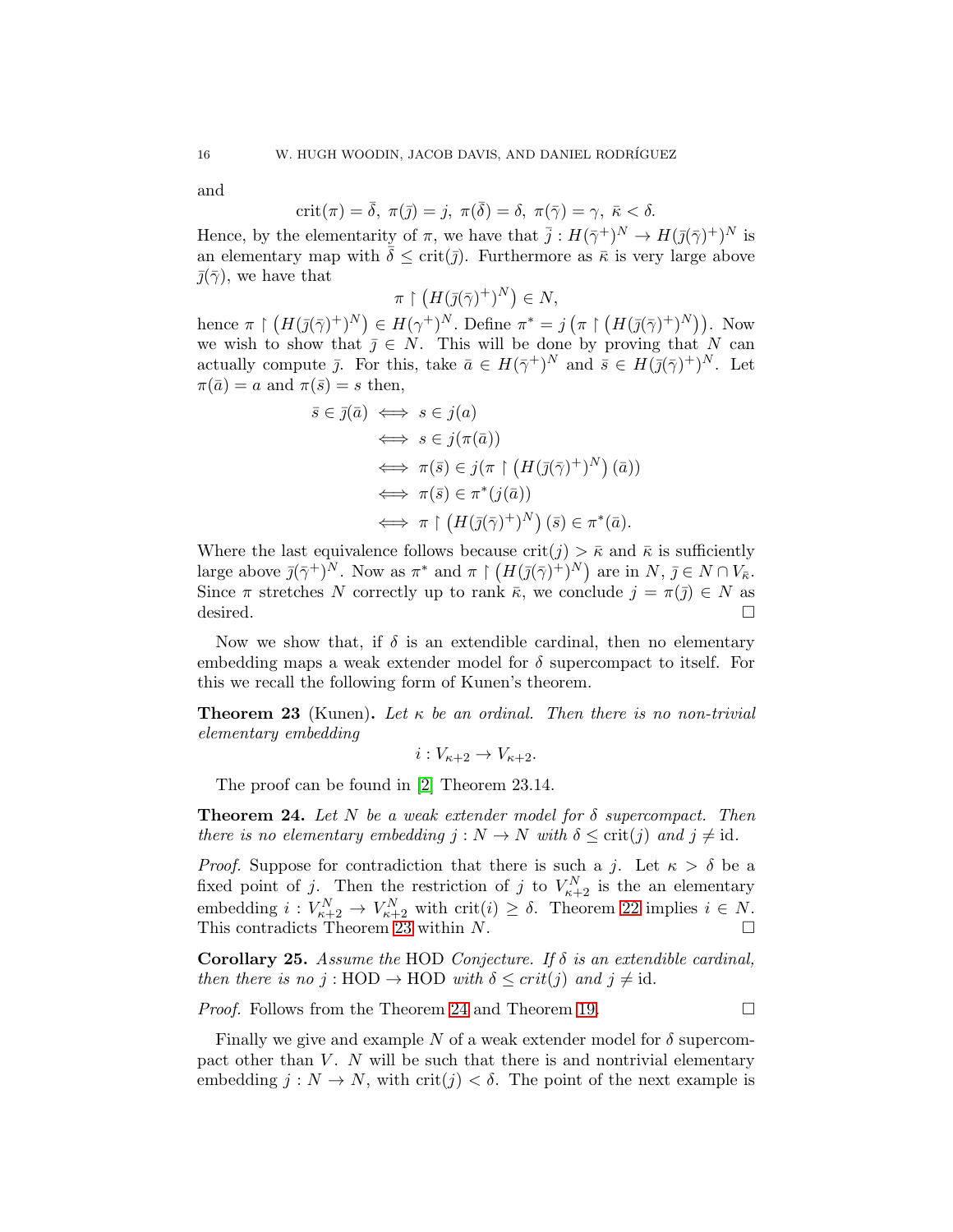that actually one can have a weak extender model for  $\delta$  supercompact but it lacks structural properties, such as the ones HOD and L possess. Note that this makes Theorem [24](#page-15-1) actually optimal.

For the example we will use the following fact.

<span id="page-16-0"></span>**Lemma 26.** Let  $\kappa$  be a measurable cardinal,  $\mu$  a measure on  $\kappa$  and j:  $V \to M$  the ultrapower map given by  $\mu$ . Also let  $\nu$  be a  $\delta$ -complete measure, for some  $\delta > \kappa$ ,  $k : V \to N$  the ultrapower map given by  $\nu$  and  $l : M \to$ Ult $(M, j(\nu))$  the ultrapower map. Then  $k \upharpoonright M = l$ .

*Proof.* First, observe that as the critical point of k is above  $\kappa$ , then  $\mu \in N$ . Apply  $\mu$  to N and let  $j': N \to \text{Ult}(N,\mu)$  be the ultrapower map.  $\delta N \subset N$ because  $\nu$  is δ-complete, so all functions from  $\kappa$  to N are in N, and this readily implies  $j \restriction N = j'$ .

Now, for  $j(f)(\kappa)$  an element of M, we wish to see that  $k(j(f)(\kappa)) =$  $l(j(f)(\kappa))$ . For simplicity, j for a restriction of j to a suitable rank-initial segment which can then be treated as an element; likewise for  $k$ . By elementarity we have that  $k(j(f)(\kappa)) = k(j)(k(f))(k(\kappa))$ , but  $k(j)$  is j' which is the restriction of  $j$  to  $N$  so,

$$
k(j(f)(\kappa)) = j(k(f))(\kappa)
$$
  
=  $j(k)(j(f))(\kappa)$   
=  $l(j(f))(\kappa)$   
=  $l(j(f))l(\kappa)$   
=  $l(j(f)(\kappa))$ 

In other words, k restricts to l as desired.  $\square$ 

**Example 27.** Let  $\delta$  be a supercompact cardinal. Then there is N a weak extender model for  $\delta$  supercompact, and a nontrivial  $j : N \to N$  with  $crit(j) < \delta$ .

Let  $\kappa < \delta$  be a measurable cardinal and take  $\mu$  a measure on  $\kappa$ . Let

$$
V = M_0 \to M_1 \to M_2 \to M_3 \to \cdots \to M_\omega
$$

be the internal iteration of V by  $\mu$  of length  $\omega$ . So we have  $M_0 = V$ ,  $\kappa_0 = \kappa$ ; and inductively for naturals  $n > 0$  define  $\mu_n = i_{n-1,n}(\mu_{n-1}), \kappa_n =$  $i_{n-1}(\kappa_{n-1}) = \text{crit}(\mu_n)$  and let  $i_{n,n+1} : M_n \to M_{n+1}$  be the map induced by taking the ultrapower of  $M_n$  by  $\mu_n$ .  $M_\omega$  is then the direct limit of the system and  $i_{n,\omega}: M_n \to M_\omega$  the induced embeddings.  $M_\omega$  is well founded and so we identify it with its transitive collapse (see Theorem 19.7 of [\[1\]](#page-18-2) ). Define  $N = M_{\omega}$ .

Now, we show that N is a weak extender model for  $\delta$  supercompact. This is equivalent to showing that for unboundedly many  $\gamma$  there is a  $\gamma$ supercompactness measure that concentrates on  $N$  and is amenable to  $N$ . Note that  $i_{0,\omega}(\delta) = \delta$  and that for unboundedly many ordinals  $\gamma$ , we have that  $i_{0,\omega}(\gamma) = \gamma$ . Fix such  $\gamma$  and let U be a normal and fine measure on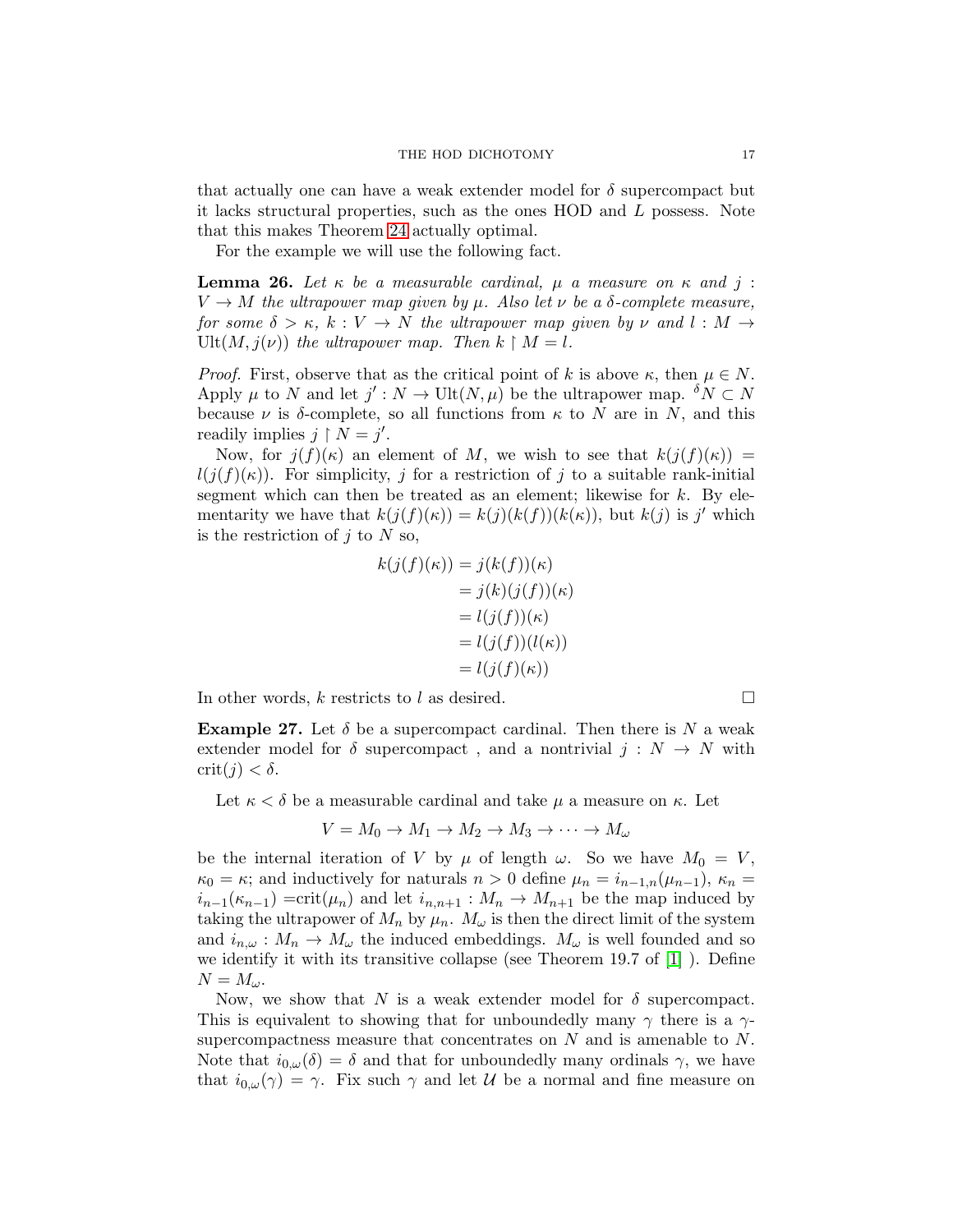$\mathcal{P}_{\delta}(\gamma)$ . We prove that U is a suitable measure for N. Now, let  $\mathcal{W} = i_{0,\omega}(\mathcal{U}),$ and  $W_n = i_{0,n}(\mathcal{U})$  (observe that, for each n,  $W_n$  is a normal fine measure on  $\mathcal{P}_{\delta}(\gamma)$  in  $M_n$ ). By Lemma [26](#page-16-0) the map induced by taking Ult $(V, \mathcal{U})$  restricts to the one given by Ult $(M_1, W)$ . Inductively we have that if  $k_n : M_n \to$  $Ult(V,\mathcal{W}_n)$  is the ultrapower map, then  $k_n = k_0 \restriction M_n$ . If follows then that as  $i_{n,\omega}(\mathcal{W}_n) = \mathcal{W}$  (for each n) and N is the direct limit of the initial system, we have that  $k = k_0 \restriction N$ , where  $k : N \to \text{Ult}(N, \mathcal{W})$  is the ultrapower map given by W. Therefore for  $A \in N$ ,  $k[\gamma] \in k(A)$  iff  $k_0[\gamma] = k_0(A)$ , which readily implies  $W = U \cap N$ ; in other words U is amenable to N. Also, U concentrates on N as  $N \cap \mathcal{P}_{\delta}(\gamma) \in \mathcal{W} \subseteq \mathcal{U}$ , as desired. Thus N is a weak extender model for  $\delta$  supercompact.

Finally, observe that if  $j = i_{0,1} \restriction N$  then  $j : N \to N$  as N is the  $\omega$ -th iterate, so we have a nontrivial embedding from  $N$  to  $N$ , the key point here is that  $\text{crit}(j) < \delta$ .

### 7. Consequences of the HOD Conjecture

<span id="page-17-0"></span>We conclude by summarising without proof some results that would follow if the HOD Conjecture were proved to be a theorem of ZFC.

<span id="page-17-1"></span>Theorem 28 (ZF). Assume that ZFC proves the HOD Conjecture. Suppose  $\delta$  is an extendible cardinal. Then there is a transitive class  $M \subseteq V$  such that:

- $(1)$   $M \models$  ZFC
- (2) M is  $\Sigma_2(a)$ -definable for some  $a \in V_\delta$
- (3) Every set of ordinals is  $\lt \delta$ -generic over M
- (4)  $M \models$  " $\delta$  is an extendible cardinal"

The conclusion of the theorem is that there is an inner model M which is both close to V and in which the Axiom of Choice holds. (See [\[4\]](#page-18-0) Theorem 229 for proof of a stronger result.) This is close to "proving" the Axiom of Choice from large cardinal axioms and suggests the following conjecture.

**Definition 29.** The Axiom of Choice Conjecture asserts in ZF, that if  $\delta$  is an extendible cardinal then the Axiom of Choice holds in  $V[G]$ , where G is V-generic for collapsing  $V_{\delta}$  to be countable.

One application of Theorem [28](#page-17-1) is the following theorem. (See [\[4\]](#page-18-0) Theorem 228 for a proof.)

Theorem 30 (ZF). Assume that ZFC proves the HOD Conjecture. Suppose  $\delta$  is an extendible cardinal. Then for all  $\lambda > \delta$  there is no non-trivial elementary embedding  $j: V_{\lambda+2} \to V_{\lambda+2}$ .

Thus (assuming that ZFC proves the HOD Conjecture) one nearly has a proof of Kunen's Theorem [\(23\)](#page-15-0) without using the Axiom of Choice.

For our final theorem we need a new definition.  $L(\mathcal{P}(OR))$  is built in the same way as the usual L-hierarchy but allowing the use of all sets of